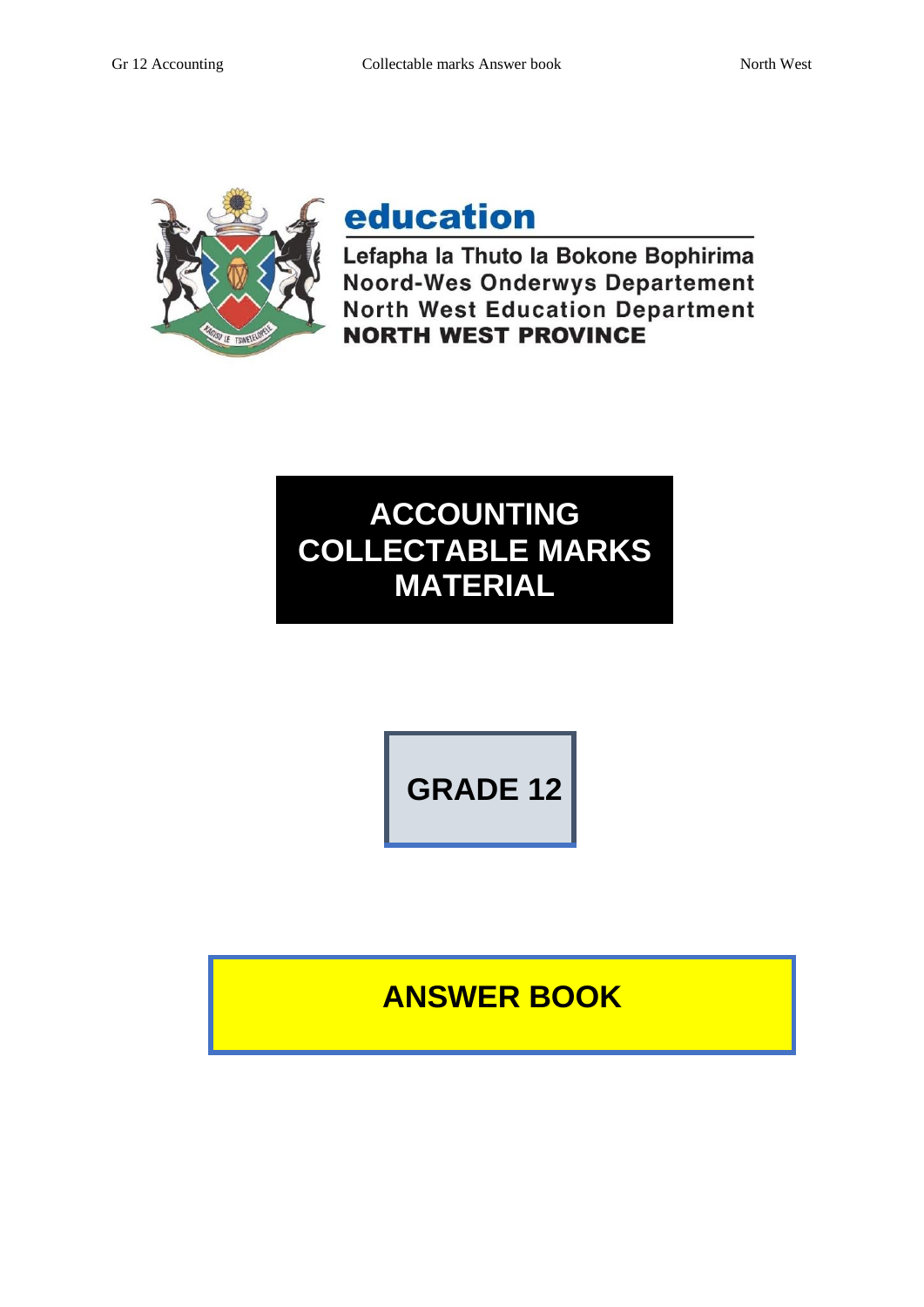**1.1**

| 1.1.1 |  |
|-------|--|
| 1.1.2 |  |
| 1.1.3 |  |
| 1.1.4 |  |

#### **1.2 AUDIT REPORT**

- **1.2.1 To whom is the audit report addressed? 1**
- **1.2.2 Who has to ensure that the financial statements are prepared and presented at the annual general meeting?**
- **1.2.3 Fralezi Ltd received a/an (qualified/unqualified/disclaimer of opinion) audit report.**

**Explain your choice.**

**2**

**2**

**1**

**1.2.4 Explain why the independent auditors referred to pages 11–29 in the report.**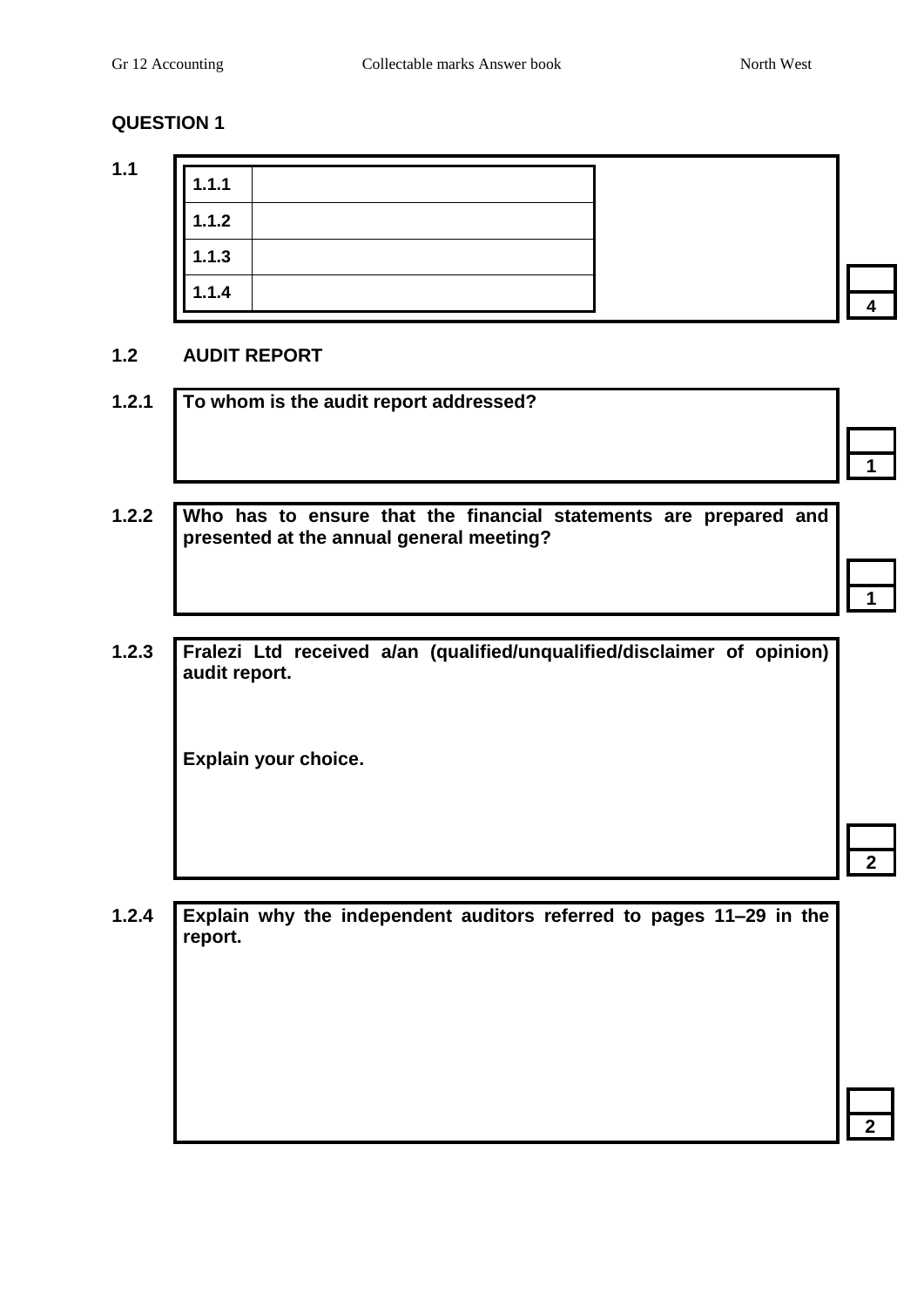#### **1.3 FRALEZI LTD INCOME STATEMENT FOR THE YEAR ENDED 30 JUNE 2016**

| <b>Sales</b>                   |         |
|--------------------------------|---------|
| <b>Cost of sales</b>           |         |
| <b>Gross profit</b>            |         |
| Other income                   |         |
|                                |         |
|                                |         |
|                                |         |
|                                |         |
|                                |         |
| <b>Operating expenses</b>      |         |
| <b>Directors' fees</b>         |         |
| <b>Salaries and wages</b>      |         |
| <b>Sundry expenses</b>         |         |
|                                |         |
|                                |         |
|                                |         |
|                                |         |
|                                |         |
|                                |         |
|                                |         |
|                                |         |
| <b>Operating profit</b>        |         |
| Interest income                |         |
| Profit before interest expense |         |
| <b>Interest expense</b>        |         |
| Net profit before tax          |         |
| Income tax for the year        |         |
| Net profit after tax           | 504 000 |

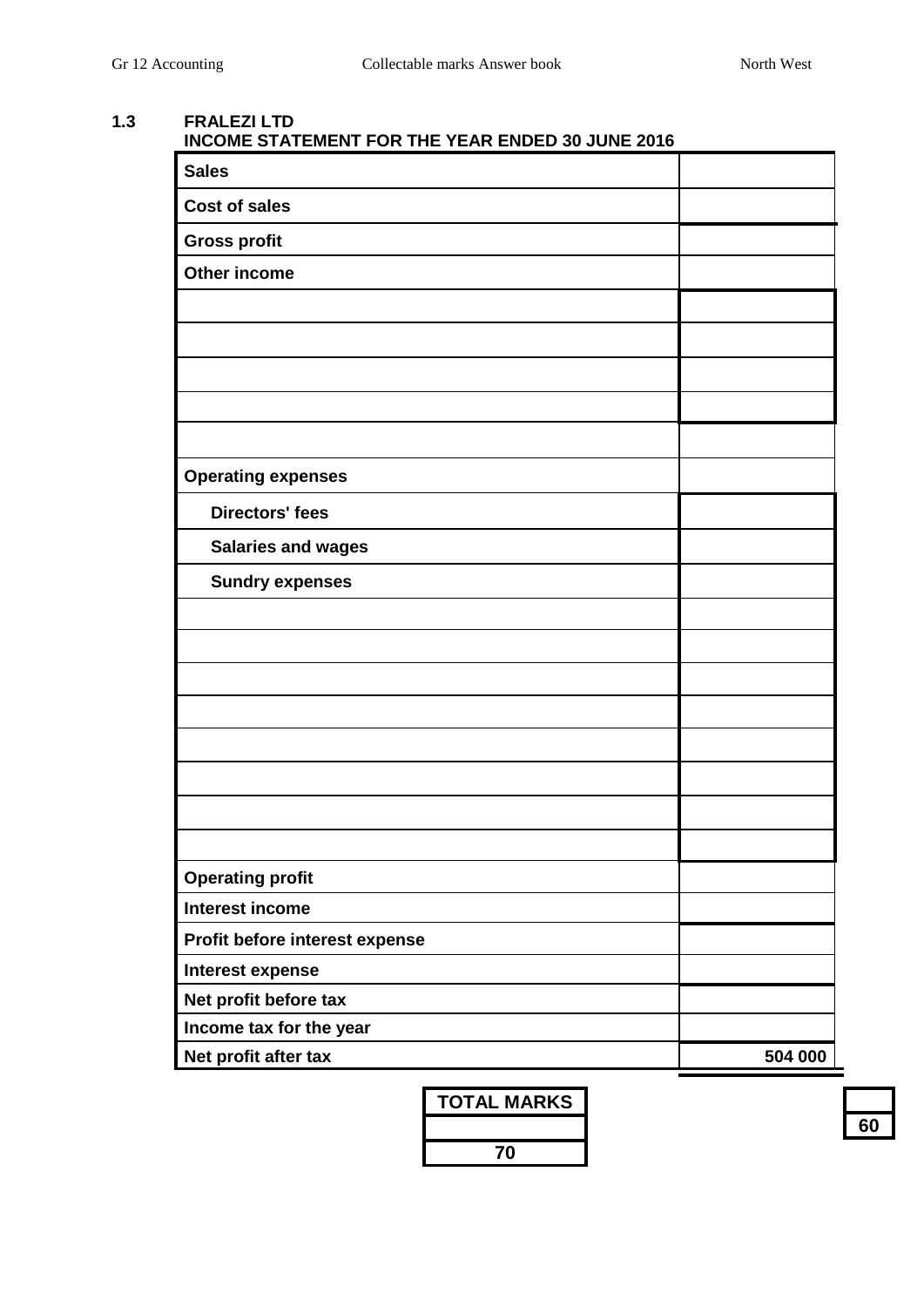| 2.1.1 |  |
|-------|--|
| 2.1.2 |  |
| 2.1.3 |  |
| 2.1.4 |  |

**28**

#### **2.2.1 TEMBISO LTD**

#### **INCOME STATEMENT FOR THE YEAR ENDED 28 FEBRUARY 2018**

| <b>Sales</b>                       |           |
|------------------------------------|-----------|
| <b>Cost of sales</b>               | (4856000) |
| <b>Gross profit</b>                |           |
| Other operating income             | 879 440   |
| <b>Gross income</b>                |           |
| <b>Operating expenses</b>          |           |
| <b>Salaries and wages</b>          | 501 200   |
|                                    |           |
|                                    |           |
|                                    |           |
|                                    |           |
|                                    |           |
| <b>Operating profit</b>            |           |
| <b>Interest income</b>             |           |
| Net profit before interest expense |           |
| <b>Interest expense</b>            |           |
| Net profit before tax              |           |
| Income tax                         |           |
| Net profit after tax               | 959 400   |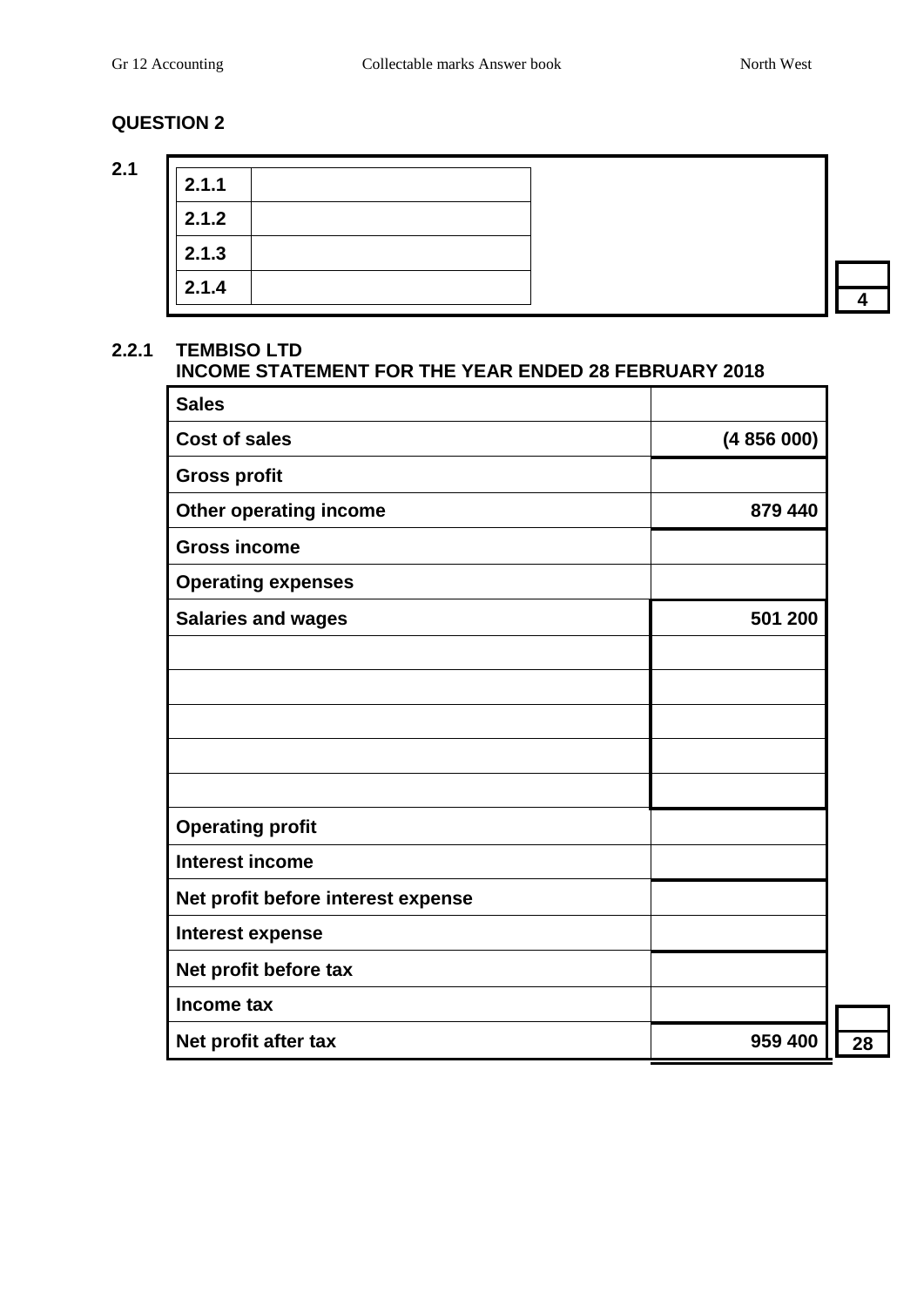**16**

#### **2.2.2 ORDINARY SHARE CAPITAL**

#### **AUTHORISED SHARE CAPITAL**

#### **1 600 000 ordinary shares**

#### **ISSUED SHARE CAPITAL**

| 1480 000   Ordinary shares on 28 February 2018 | 8816000 |  |
|------------------------------------------------|---------|--|

#### **RETAINED INCOME**

| <b>Balance on 1 March 2017</b>     | 376 600 |  |
|------------------------------------|---------|--|
|                                    |         |  |
|                                    |         |  |
| <b>Ordinary share dividends</b>    |         |  |
|                                    |         |  |
|                                    |         |  |
| <b>Balance on 28 February 2018</b> |         |  |

#### **2.2.3 EQUITY AND LIABILITIES SECTION OF THE BALANCE SHEET**

| <b>SHAREHOLDERS' EQUITY</b><br>8 816 000<br><b>Ordinary share capital</b><br><b>Retained income</b><br><b>NON-CURRENT LIABILITIES</b><br><b>CURRENT LIABILITIES</b><br>Trade and other payables<br>TOTAL SHAREHOLDERS' EQUITY AND LIABILITIES |  |  |
|-----------------------------------------------------------------------------------------------------------------------------------------------------------------------------------------------------------------------------------------------|--|--|
|                                                                                                                                                                                                                                               |  |  |
|                                                                                                                                                                                                                                               |  |  |
|                                                                                                                                                                                                                                               |  |  |
|                                                                                                                                                                                                                                               |  |  |
|                                                                                                                                                                                                                                               |  |  |
|                                                                                                                                                                                                                                               |  |  |
|                                                                                                                                                                                                                                               |  |  |
|                                                                                                                                                                                                                                               |  |  |
|                                                                                                                                                                                                                                               |  |  |
|                                                                                                                                                                                                                                               |  |  |
|                                                                                                                                                                                                                                               |  |  |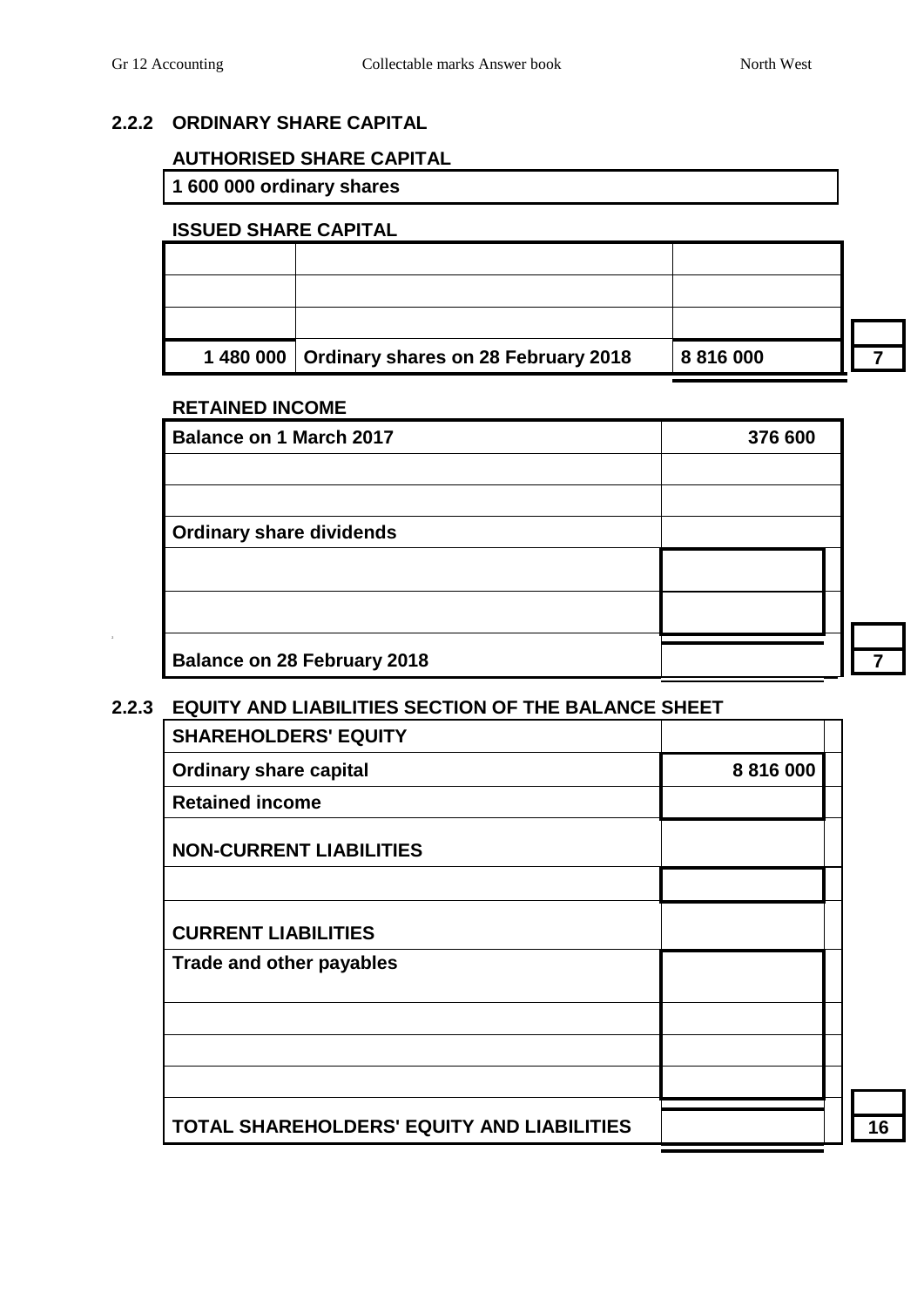| 2.3<br>2.3.1 | <b>AUDIT REPORT</b>                       |                  |
|--------------|-------------------------------------------|------------------|
| Point 1      | <b>Opinion</b>                            |                  |
|              |                                           |                  |
| Point 2      | <b>IFRS and Companies Act</b>             |                  |
|              |                                           | $\boldsymbol{2}$ |
| Point 3      | Independent                               |                  |
|              |                                           | $\overline{2}$   |
| 2.3.2        |                                           |                  |
| Point 4      | TWO examples of ethical responsibilities: |                  |
|              | <b>Example 1:</b>                         |                  |
|              | <b>Example 2:</b>                         | 4                |
| Point 5      | TWO examples of audit evidence:           |                  |
|              | <b>Example 1:</b>                         |                  |
|              | <b>Example 2:</b>                         |                  |
|              | <b>TOTAL MARKS</b>                        |                  |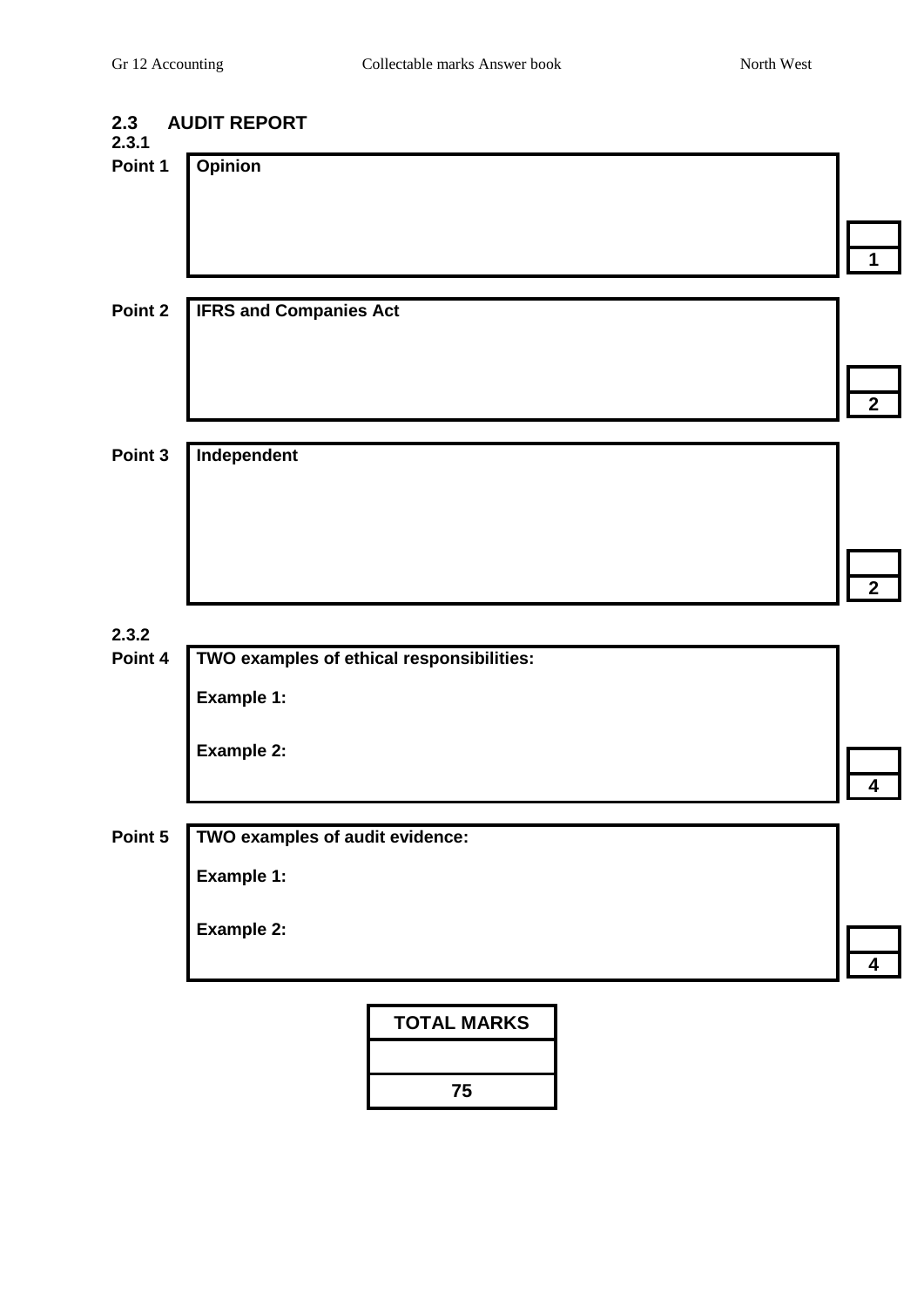| 3.1(a) | Calculate the carrying value of Land and Buildings on 1 March 2016.     |              |
|--------|-------------------------------------------------------------------------|--------------|
|        |                                                                         |              |
|        |                                                                         | $\mathbf{2}$ |
| (b)    | Calculate the total depreciation on Vehicles on 28 February 2017.       |              |
|        |                                                                         |              |
|        |                                                                         |              |
|        |                                                                         |              |
|        |                                                                         |              |
|        |                                                                         |              |
| (c)    | Calculate the carrying value of Vehicles on 28 February 2017.           | 6            |
|        |                                                                         |              |
|        |                                                                         |              |
|        |                                                                         |              |
|        |                                                                         |              |
| (d)    | Calculate the carrying value of Equipment sold on 31 December 2016.     |              |
|        |                                                                         |              |
|        |                                                                         |              |
|        |                                                                         |              |
|        |                                                                         |              |
|        | Calculate the total carrying value of Fixed Assets on 28 February 2017. | 6            |
| (e)    |                                                                         |              |
|        |                                                                         |              |
|        |                                                                         |              |
|        |                                                                         |              |
|        |                                                                         |              |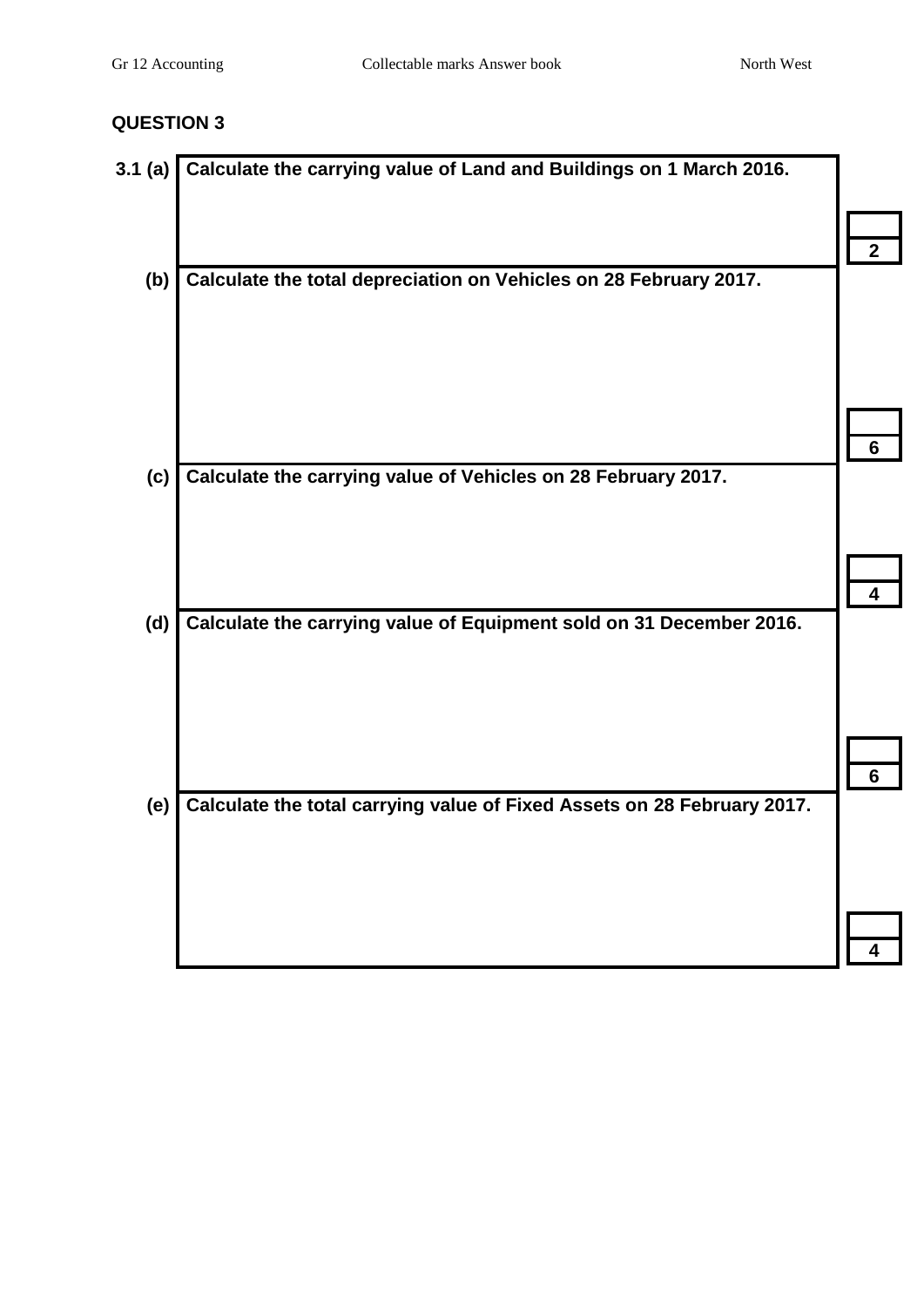#### **3.2 BALANCE SHEET OF ODETTE LTD ON 28 FEBRUARY 2017**

| <b>ASSETS</b>                       |         |
|-------------------------------------|---------|
| <b>NON-CURRENT ASSETS</b>           |         |
|                                     |         |
|                                     |         |
| <b>CURRENT ASSETS</b>               |         |
| <b>Inventory</b>                    | 408 880 |
| <b>Trade and other receivables</b>  |         |
| <b>Cash and cash equivalents</b>    |         |
| <b>TOTAL ASSETS</b>                 |         |
|                                     |         |
| <b>EQUITY AND LIABILITIES</b>       |         |
| <b>SHAREHOLDERS' EQUITY</b>         |         |
| <b>Ordinary share capital</b>       |         |
| <b>Retained income</b>              | 520 000 |
| <b>NON-CURRENT LIABILITIES</b>      |         |
|                                     |         |
| <b>CURRENT LIABILITIES</b>          |         |
|                                     |         |
|                                     |         |
|                                     |         |
|                                     |         |
| <b>TOTAL EQUITY AND LIABILITIES</b> |         |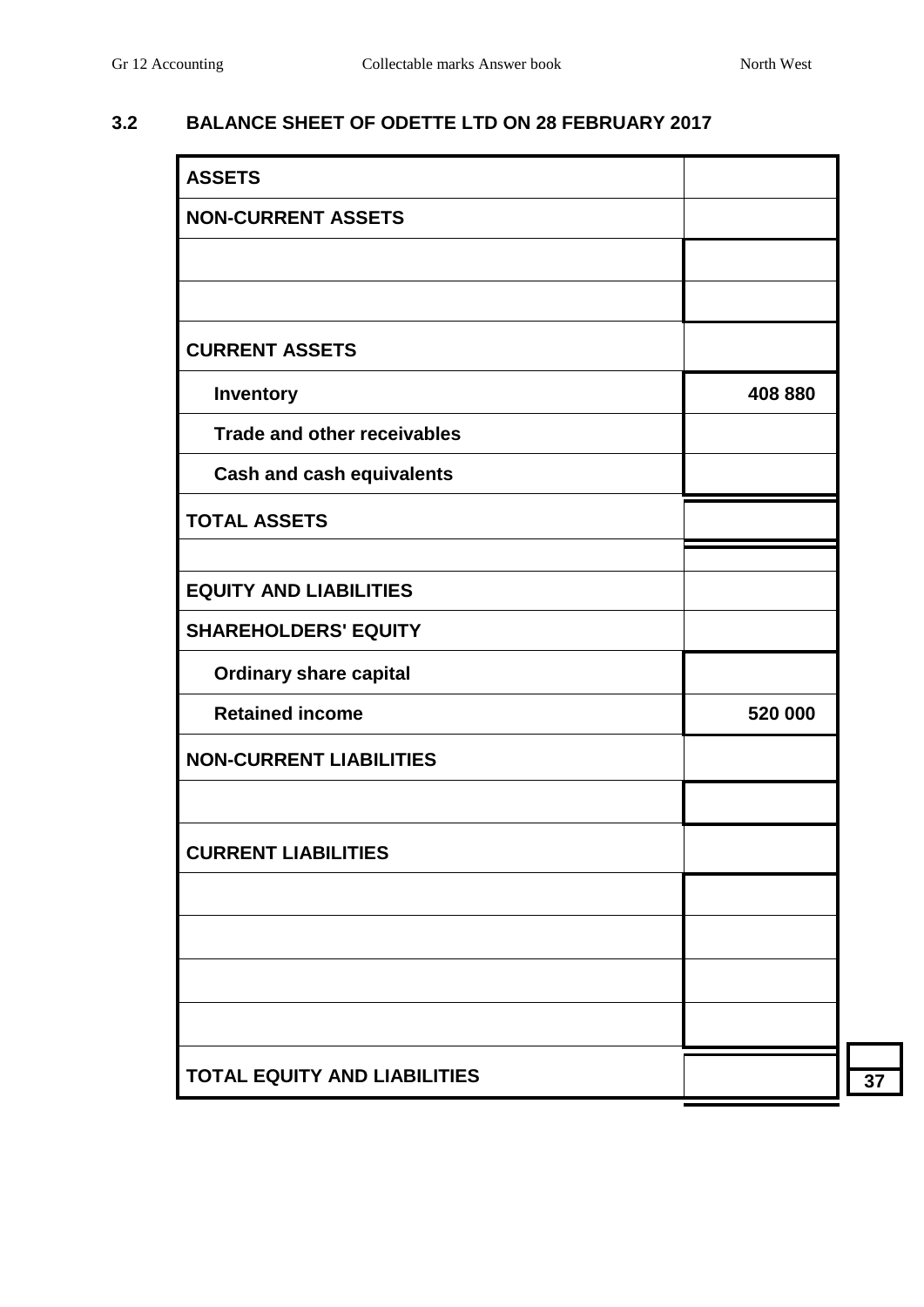#### **3.3 AUDIT REPORT**

**As a shareholder, what concerns would you have regarding this audit report? Explain THREE points.**

**Point 1:**

**Point 2:**

**Point 3:**

| <b>TOTAL MARKS</b> |
|--------------------|
|                    |
| 65                 |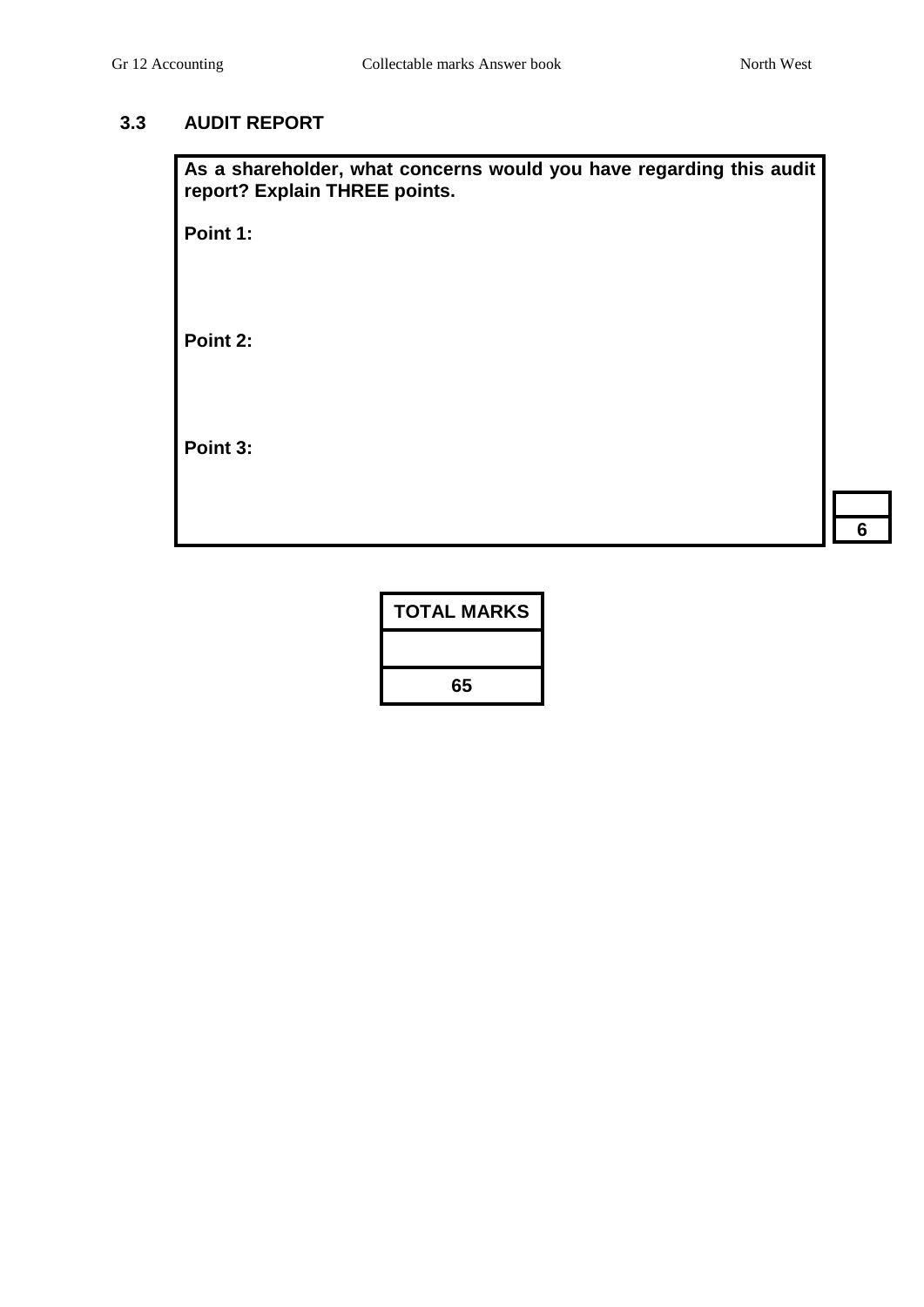#### 4.1 **CONCEPTS**

| 4.1.1 |  |
|-------|--|
| 4.1.2 |  |
| 4.1.3 |  |
| 4.1.4 |  |

#### 4.2 **PHAMBILI LIMITED**

#### 4.2.1 **Prepare the following notes for the financial year ended 28 February 2019.**

#### (a) **Ordinary share capital**

#### (b) **Retained income**

| Balance at the beginning of the year | 355 500 |
|--------------------------------------|---------|
|                                      |         |
|                                      |         |
| <b>Ordinary share dividends</b>      |         |
|                                      |         |
|                                      |         |
|                                      |         |
| Balance at the end of the year       |         |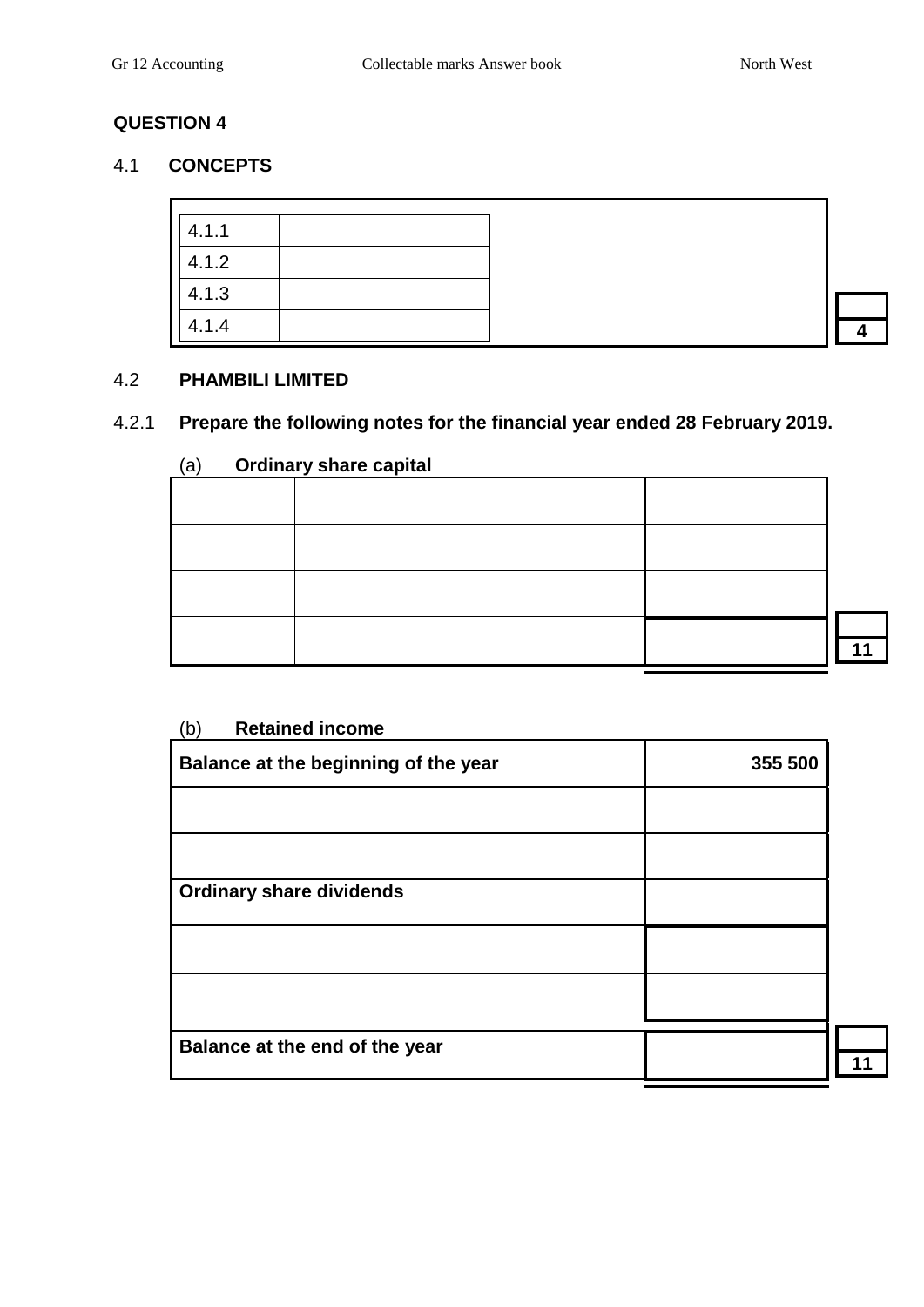# 4.2.2 **Complete the Balance Sheet (Statement of Financial Position) on 28 February 2019. Where notes are not required, show ALL workings. BALANCE SHEET ON 28 FEBRUARY 2019 ASSETS NON-CURRENT ASSETS CURRENT ASSETS 1 400 200 Cash and cash equivalents TOTAL ASSETS EQUITY AND LIABILITIES ORDINARY SHAREHOLDERS' EQUITY Ordinary share capital NON-CURRENT LIABILITIES Loan CURRENT LIABILITIES 1 208 000 Trade and other payables TOTAL EQUITY AND LIABILITIES | 7 920 000 ☑**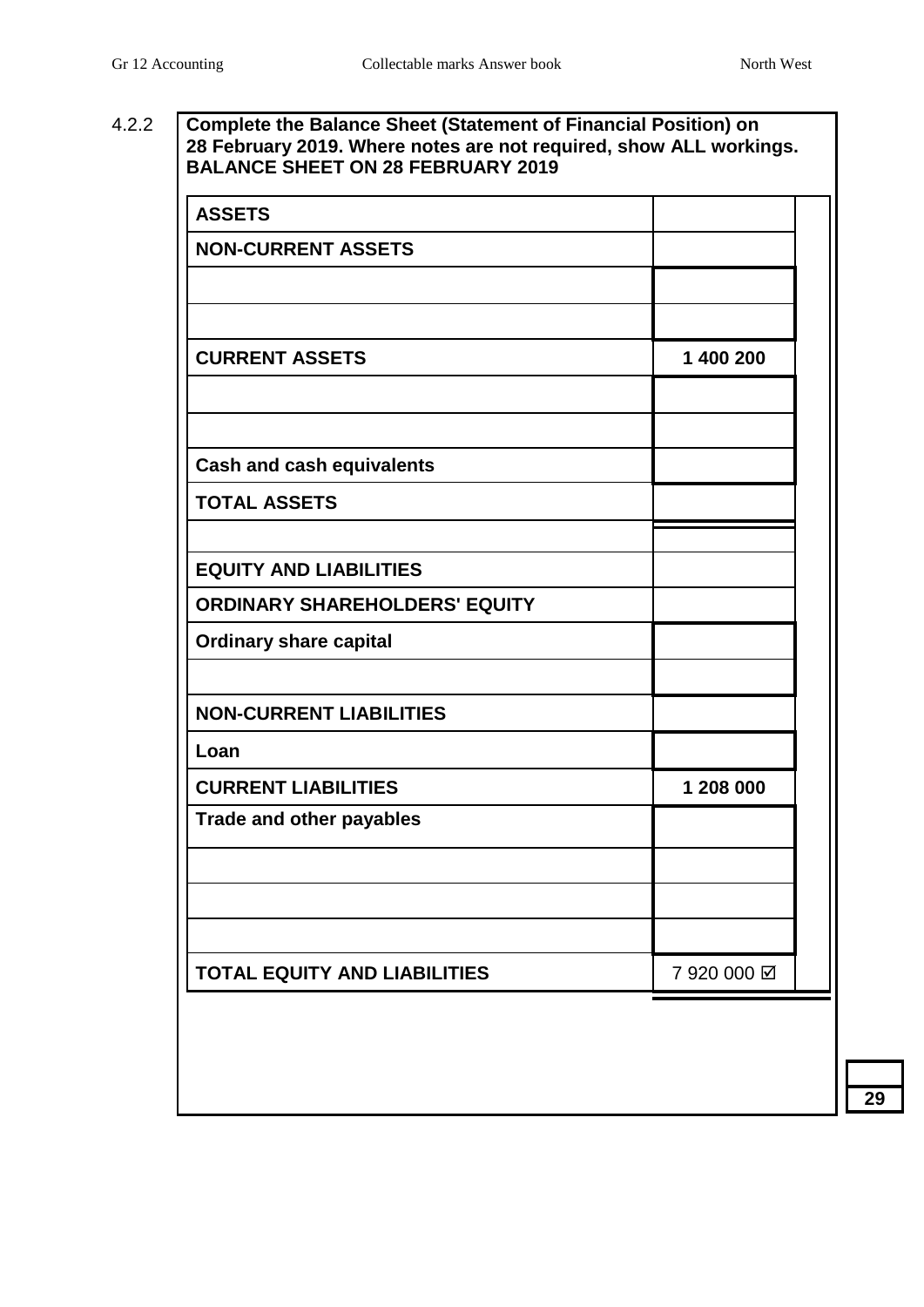#### 4.3 **AUDITING**

4.3.1 **Explain why the shareholders would be satisfied with this audit report.**  $\bullet$ 

4.3.2 **Tello Motloung, the managing director, has informed the auditors that he intends to buy the unissued shares for himself without informing the other shareholders. What advice should the auditors give to Tello? Explain.**  $\bullet$ 

4.3.3 **Explain why the auditors found it necessary to stipulate the page numbers in the report.**  $\bullet$ 

**2**

**4**

4.3.4 **Explain TWO major consequences for Mxo and Frank should they be negligent in performing their duties**.  $\bullet$ 

**2**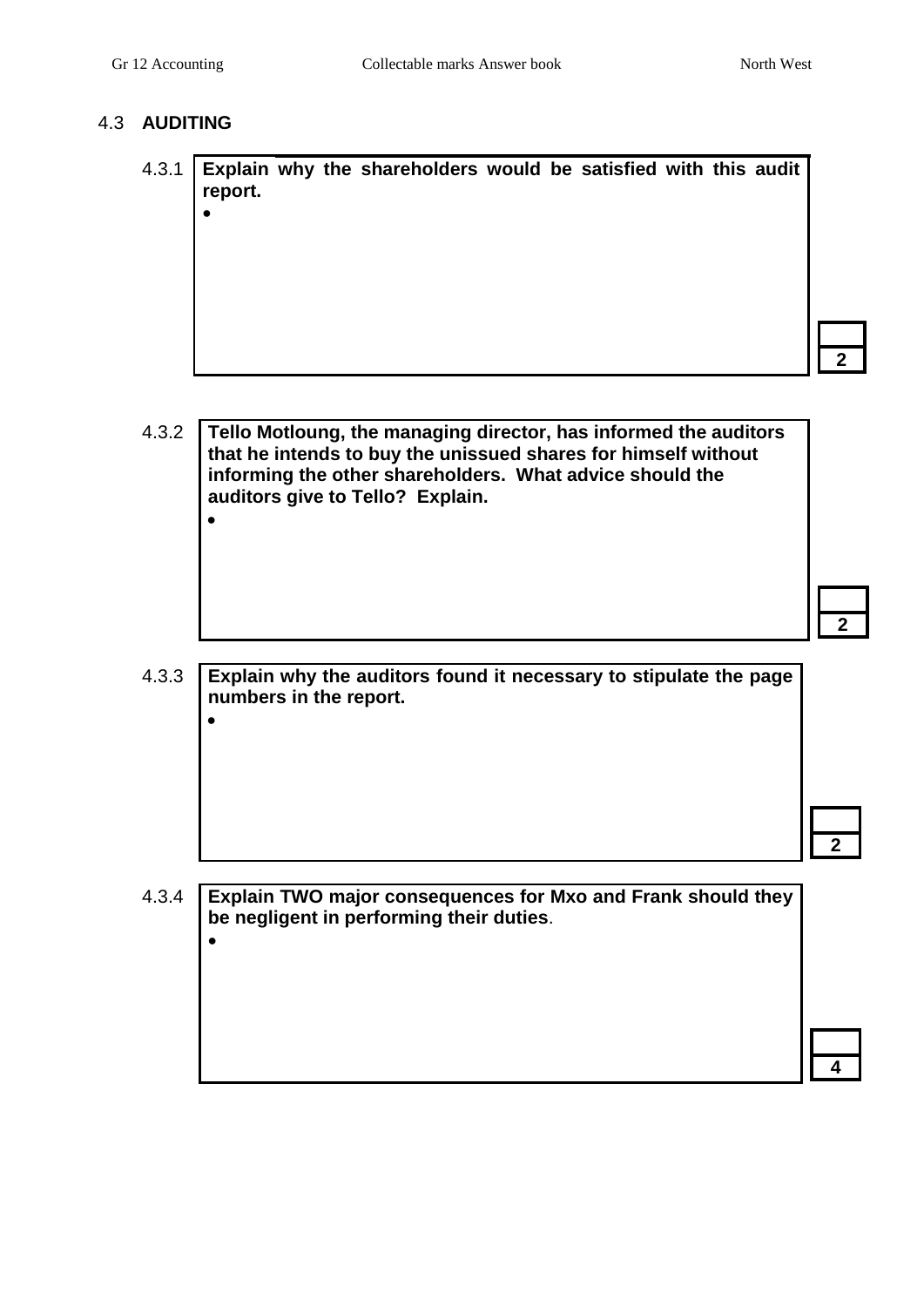**5.1 5.1.1 5.1.2 5.1.3 5.1.4 4 4** 

#### **5.2.1 ORDINARY SHARE CAPITAL:**

#### **AUTHORISED SHARE CAPITAL**

**1 500 000 ordinary shares**

#### **ISSUED SHARE CAPITAL**

| 900 000   Ordinary shares on 1 July 2015 | 9 180 000 |
|------------------------------------------|-----------|
|                                          |           |
|                                          |           |
|                                          |           |

#### **RETAINED INCOME:**

| Balance on 1 July 2015  | 360 000 |   |
|-------------------------|---------|---|
| Net profit after tax    | 444 500 |   |
|                         |         |   |
|                         |         |   |
|                         |         |   |
|                         |         |   |
| Balance on 30 June 2016 |         | 9 |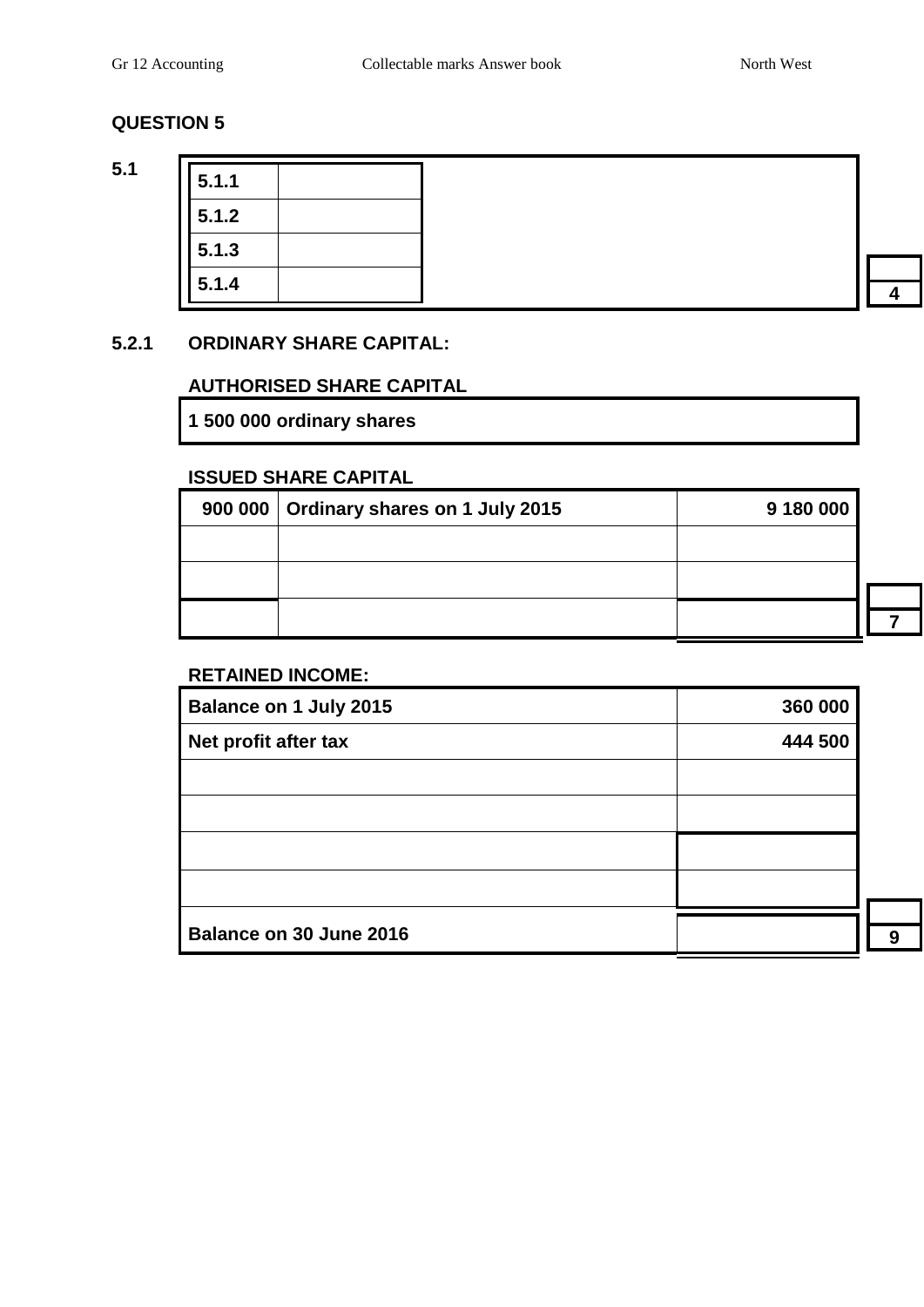**4**

**4**

**3**

# **5.2.2 Calculate the change in loan for the Cash Flow Statement. Calculate the income tax paid for the Cash Flow Statement.**

| 5.2.3 | Net change in cash and cash equivalents |  |
|-------|-----------------------------------------|--|
|       |                                         |  |
|       |                                         |  |

#### **5.2.4 Calculate the acid-test ratio on 30 June 2016.**

| Calculate the debt-equity ratio on 30 June 2016. |  |
|--------------------------------------------------|--|
|--------------------------------------------------|--|

| Calculate the % return on average shareholders' equity (ROSHE)for the |  |
|-----------------------------------------------------------------------|--|
| year ended 30 June 2016.                                              |  |

**Calculate the net asset value per share (NAV) on 30 June 2016.**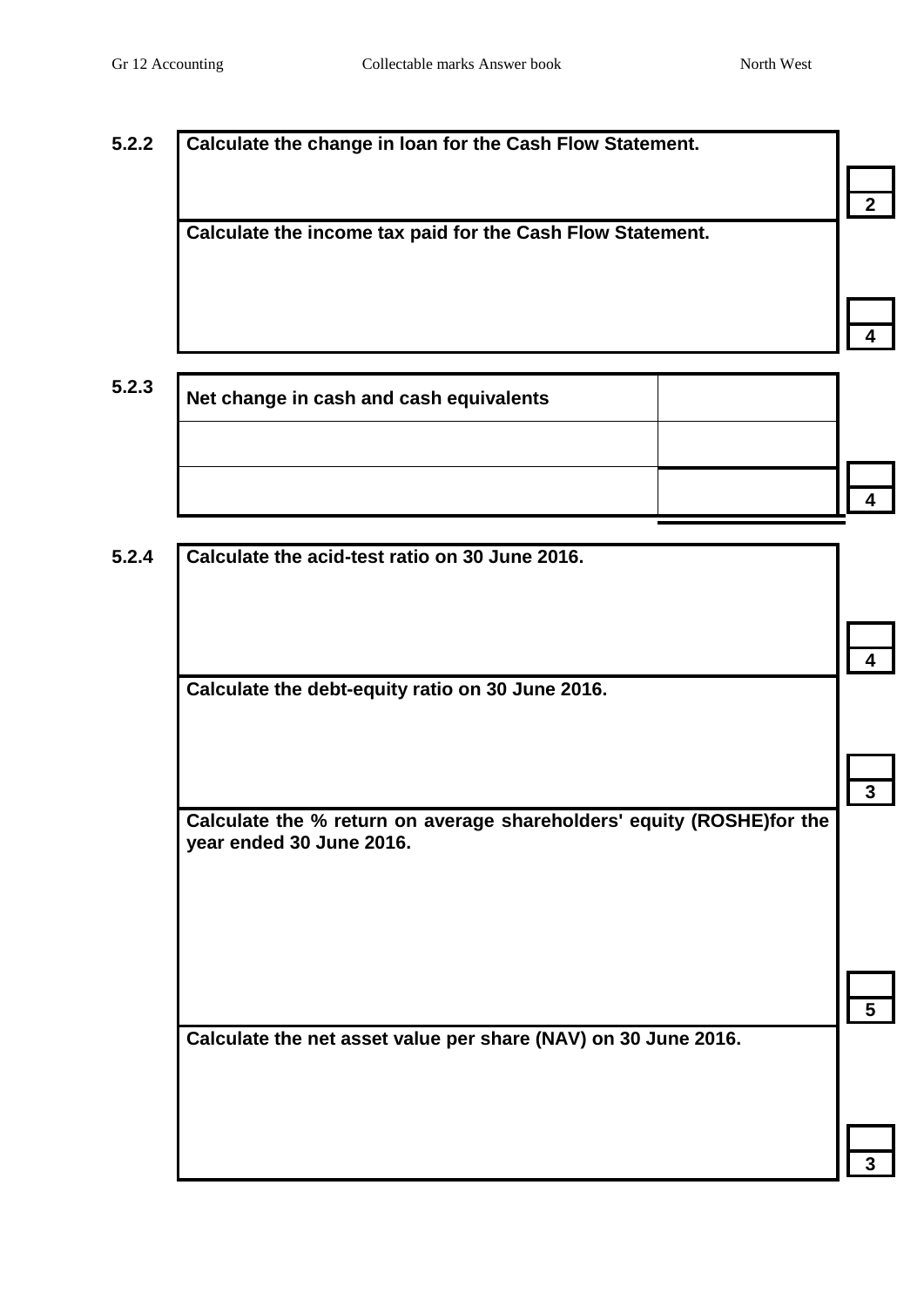#### **5.2.5 The liquidity of the company has improved. Quote THREE financial indicators to support this statement. Provide figures and trends.**

**6**

| 5.2.6 | Provide calculations to show the change in the dividend pay-out policy.                  |   |
|-------|------------------------------------------------------------------------------------------|---|
|       |                                                                                          | 4 |
|       | Explain why the directors decided to change the policy. State ONE point<br>with figures. |   |
|       |                                                                                          |   |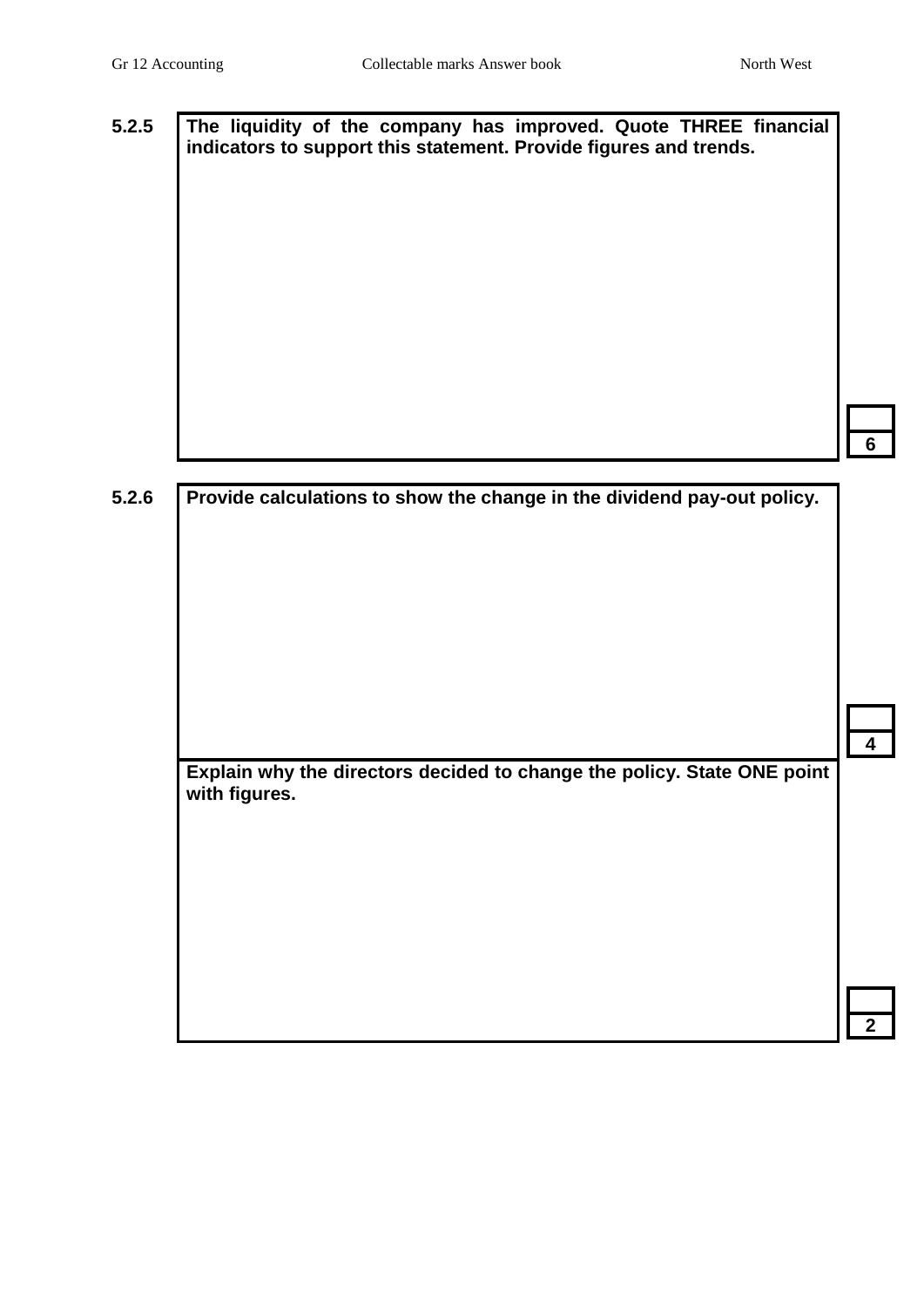**5.2.7 (a) Calculate Mary's % shareholding on 1 October 2015 after the repurchase of shares.**

**4**

**(b) Explain how Mary has benefitted from the decision to repurchase the shares.**

**2**

**(c) The independent auditor discovered that Mary had made the decision to repurchase the shares without informing the board of directors. Why should the independent auditor be concerned about this?**

**2**

**10**

**5.2.8 The Cash Flow Statement reflected fixed assets purchased to the amount of R4,5 million.**

| Major sources of<br>funding with figures<br>(over R1 000 000 each) | Good/Bad<br>decision | <b>Explanation with</b><br>financial indicators/figure |
|--------------------------------------------------------------------|----------------------|--------------------------------------------------------|
| Source 1:                                                          |                      |                                                        |
| Source 2:                                                          |                      |                                                        |

**TOTAL MARKS**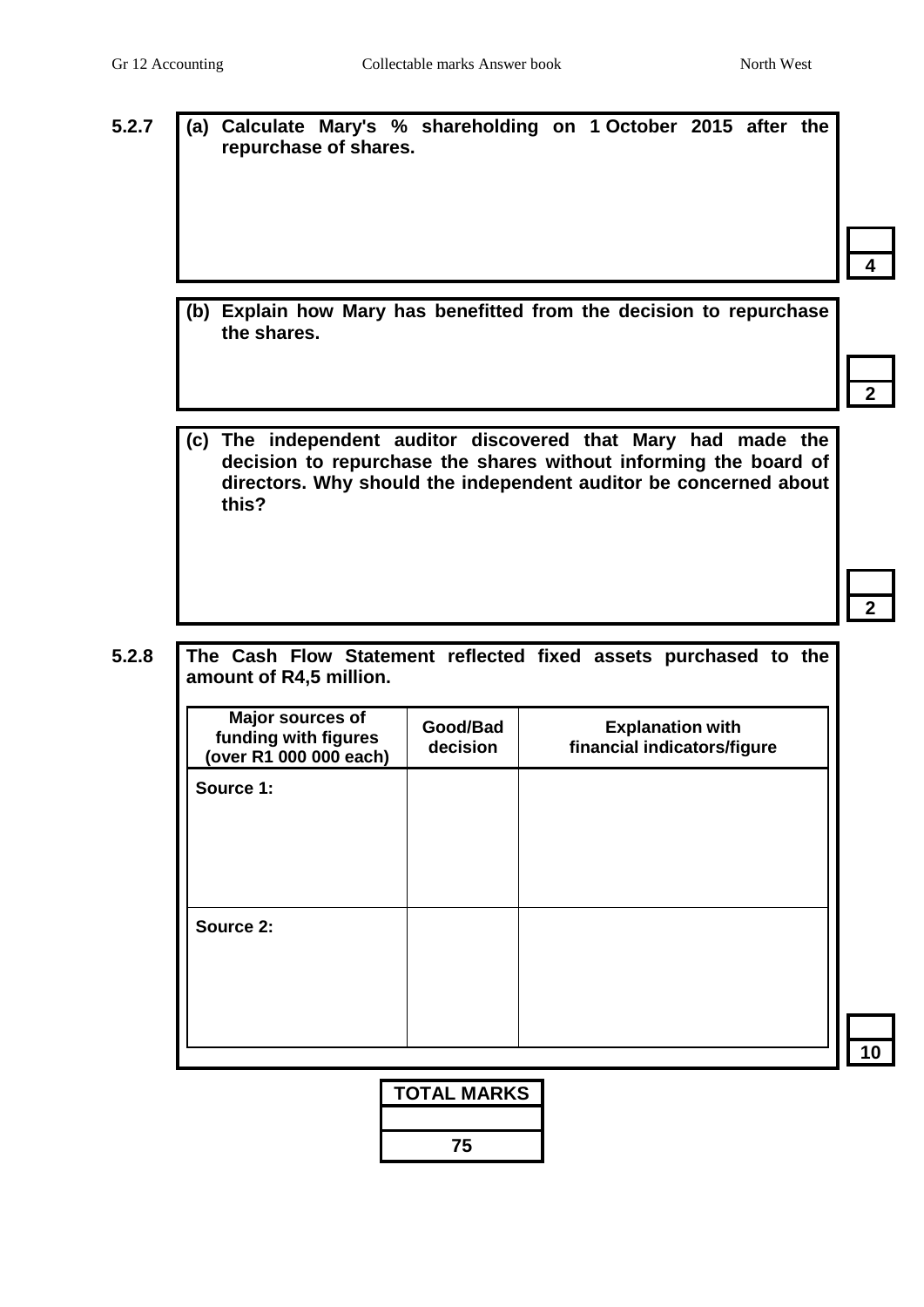#### **6.1**

| 6.1.1 |  |
|-------|--|
| 6.1.2 |  |
| 6.1.3 |  |
| 6.1.4 |  |

#### **6.2 SO-FINE LTD**

#### **6.2.1 ORDINARY SHARE CAPITAL**

#### **AUTHORISED SHARE CAPITAL**

**1 200 000 ordinary shares**

#### **ISSUED SHARE CAPITAL**

| 900 000 | <b>Ordinary shares on 1 September 2016</b> |           |  |
|---------|--------------------------------------------|-----------|--|
|         |                                            |           |  |
|         |                                            |           |  |
|         | <b>Ordinary shares on 31 August 2017</b>   | 5 292 000 |  |

#### **RETAINED INCOME**

| <b>Balance on 1 September 2016</b> | 147 370 |   |
|------------------------------------|---------|---|
| Net profit after income tax        | 438 130 |   |
|                                    |         |   |
| <b>Ordinary share dividends</b>    |         |   |
|                                    |         |   |
|                                    |         |   |
| <b>Balance on 31 August 2017</b>   |         | Q |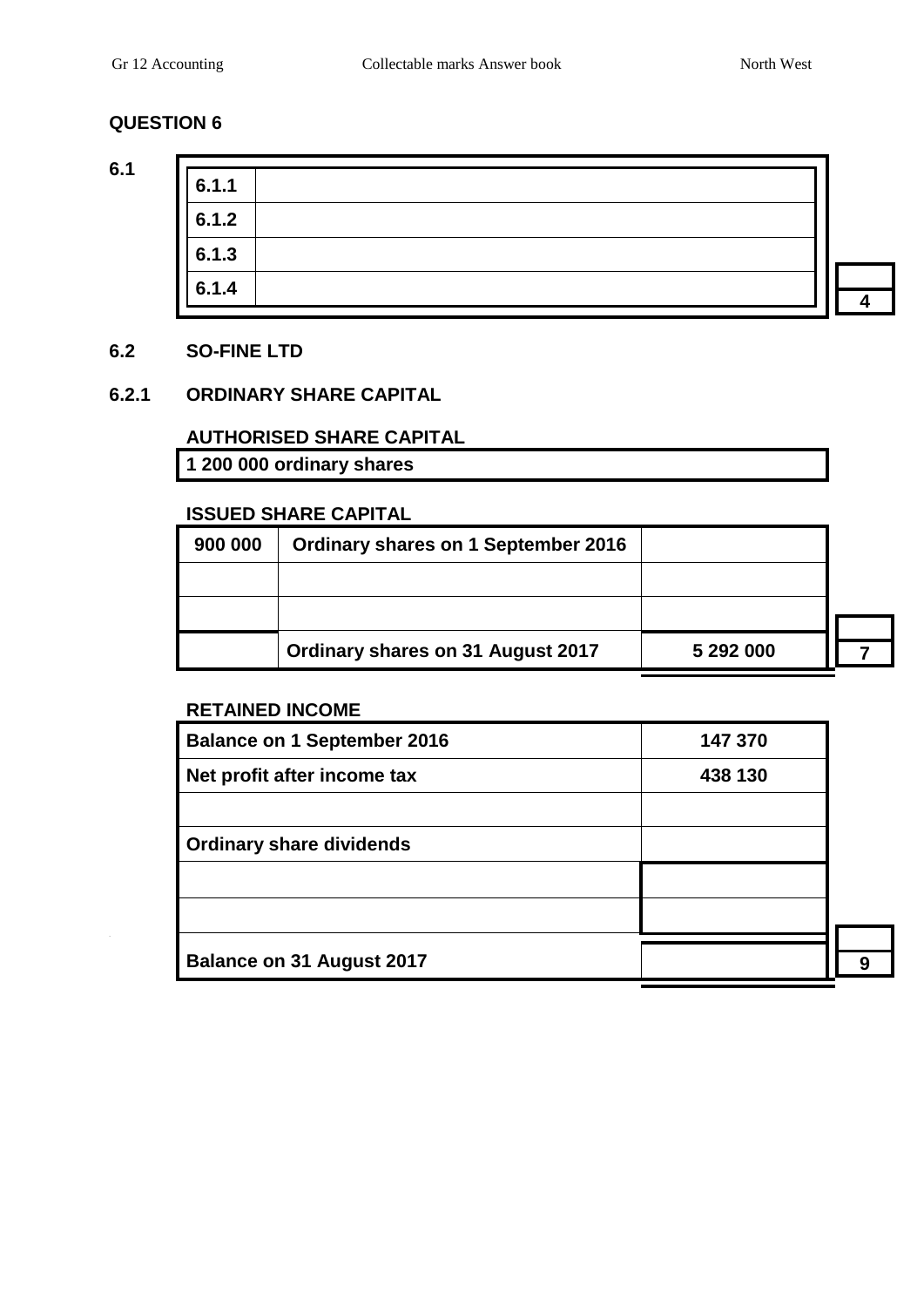#### **6.2.2 SO-FINE LTD CASH FLOW STATEMENT FOR THE YEAR ENDED 31 AUGUST 2017**

| <b>CASH FLOWS FROM OPERATING ACTIVITIES</b> |   |
|---------------------------------------------|---|
| <b>Cash generated from operations</b>       |   |
| <b>Interest paid</b>                        |   |
| Dividends paid                              |   |
| Income tax paid                             | ? |
| <b>CASH FLOWS FROM INVESTING ACTIVITIES</b> |   |
| <b>Purchases of fixed assets</b>            | ? |
| ?                                           | ? |
| <b>Change in investments</b>                |   |
| <b>CASH FLOWS FROM FINANCING ACTIVITIES</b> |   |
| ?                                           | ? |
| ?                                           | ? |
| <b>Change in non-current liabilities</b>    |   |
| Net change in cash and cash equivalents     | ? |
| Cash and cash equivalents - opening balance | ? |
| Cash and cash equivalents - closing balance |   |

#### **6.2.3 Calculate the percentage operating profit on sales.**

**Calculate the debt-equity ratio.**

**6.2.4 Calculate the dividends per share (DPS) of a shareholder who owned the same number of shares for the entire financial period.**

**4**

**19**

**3**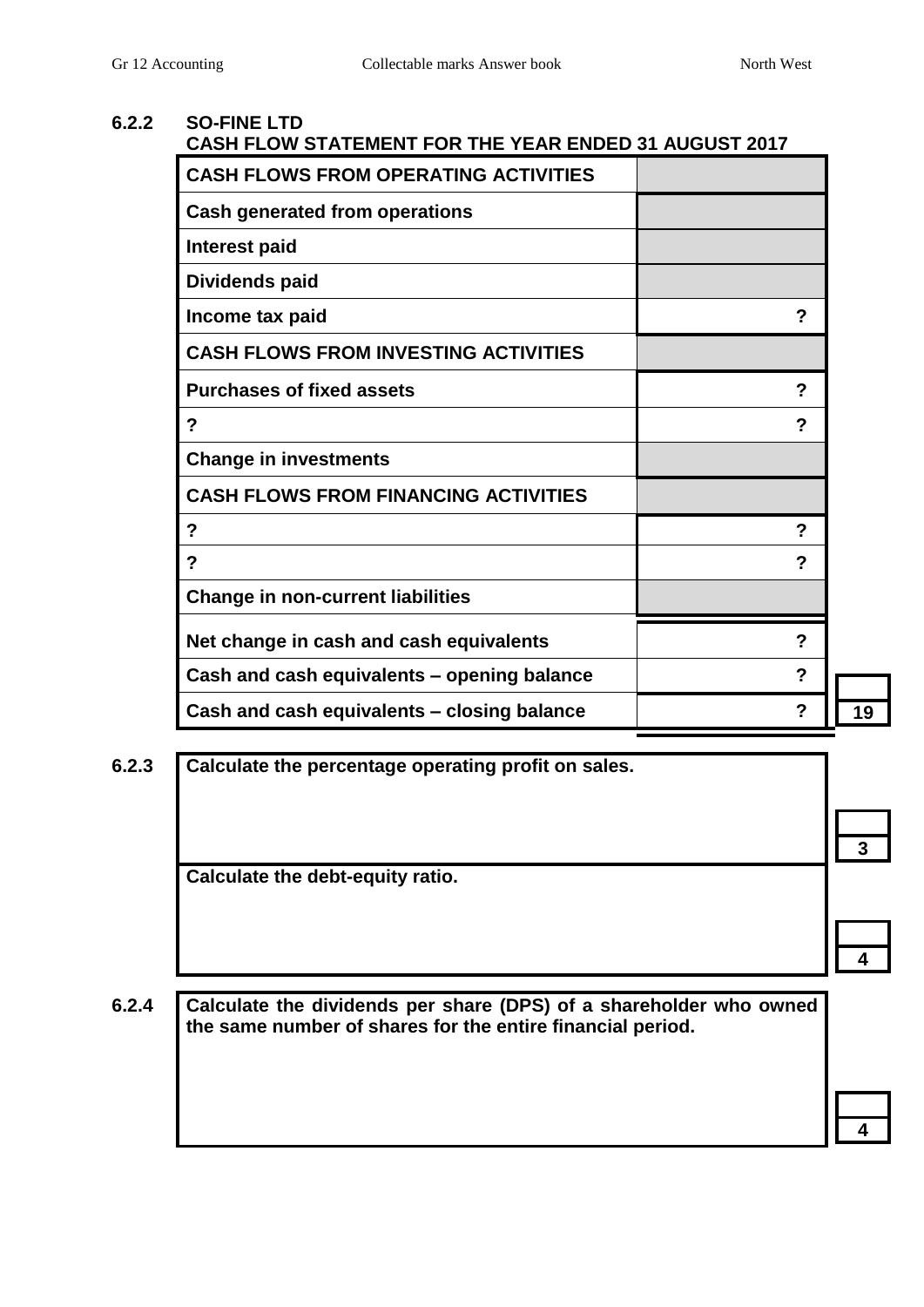**6.3.1 Comment on the price of R9,10 charged by Castro Ltd for the new shares issued.**

**3**

**6.3.2 Explain how the issue of new shares has affected the financial gearing and risk of Castro Ltd. Quote TWO financial indicators.**

| 6.3.3 | If Henry wanted to retain his 60% shareholding in the company, how<br>many shares would he have had to buy?                                                             |              |
|-------|-------------------------------------------------------------------------------------------------------------------------------------------------------------------------|--------------|
|       |                                                                                                                                                                         | 3            |
|       | How much would he have had to pay?                                                                                                                                      |              |
|       |                                                                                                                                                                         | $\mathbf{2}$ |
|       | NOT to buy these shares. Apart<br>decided<br><b>Henry</b><br>from the<br>% shareholding, explain TWO reasons why he has made a mistake by<br>not taking up this option. |              |
|       | Reason 1:                                                                                                                                                               |              |
|       | Reason 2:                                                                                                                                                               |              |
|       |                                                                                                                                                                         |              |
|       |                                                                                                                                                                         |              |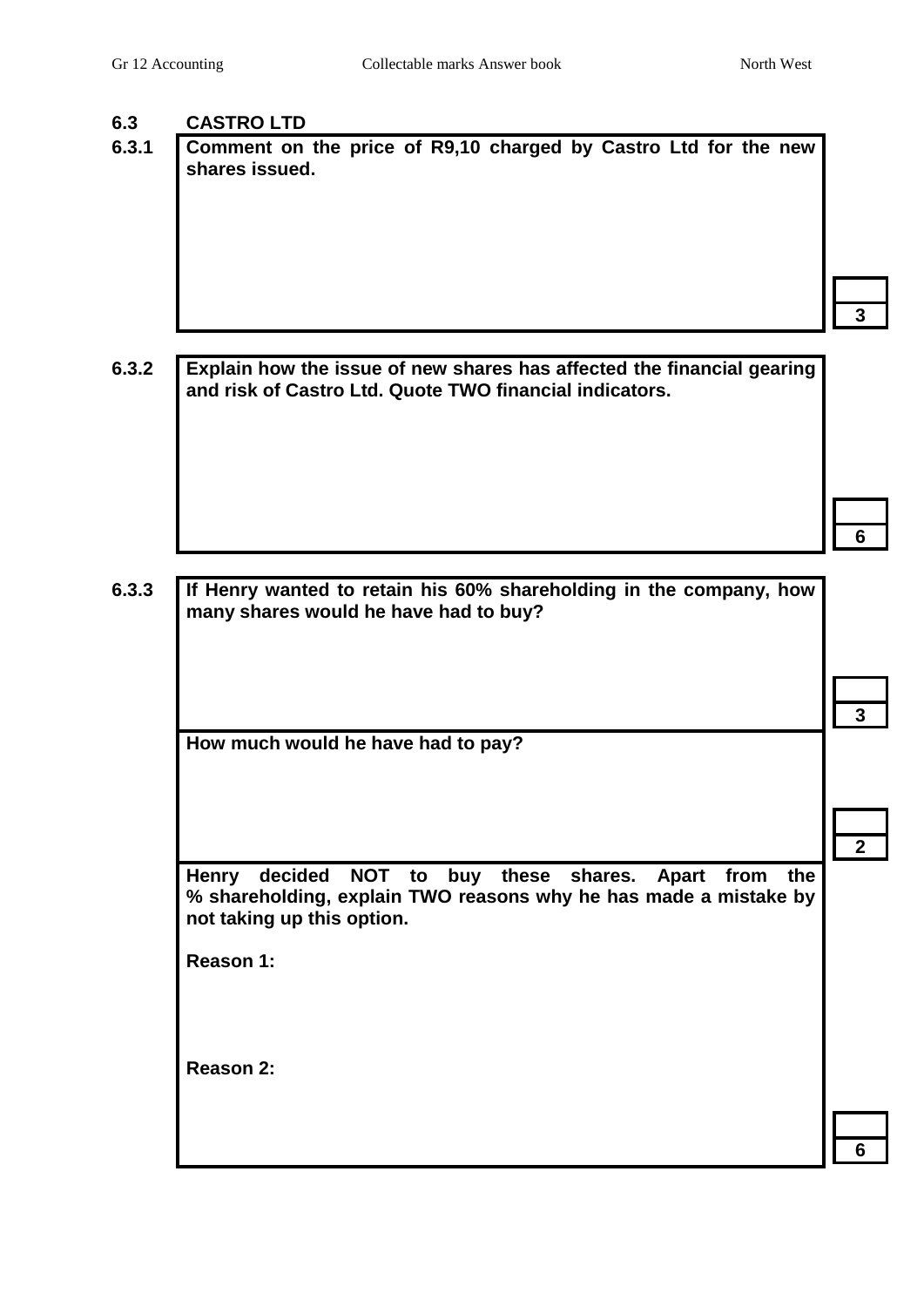| Comment on the liquidity of Ronki Ltd. Quote TWO financial                                                                             | <b>RONKI LTD</b> |  |  |  |  |  |
|----------------------------------------------------------------------------------------------------------------------------------------|------------------|--|--|--|--|--|
| indicators.                                                                                                                            |                  |  |  |  |  |  |
|                                                                                                                                        |                  |  |  |  |  |  |
|                                                                                                                                        |                  |  |  |  |  |  |
|                                                                                                                                        |                  |  |  |  |  |  |
|                                                                                                                                        |                  |  |  |  |  |  |
|                                                                                                                                        |                  |  |  |  |  |  |
|                                                                                                                                        |                  |  |  |  |  |  |
| Comment on the price paid by Ronki Ltd for the repurchase (buy-back)                                                                   |                  |  |  |  |  |  |
| of shares.                                                                                                                             |                  |  |  |  |  |  |
|                                                                                                                                        |                  |  |  |  |  |  |
|                                                                                                                                        |                  |  |  |  |  |  |
|                                                                                                                                        |                  |  |  |  |  |  |
|                                                                                                                                        |                  |  |  |  |  |  |
|                                                                                                                                        |                  |  |  |  |  |  |
|                                                                                                                                        |                  |  |  |  |  |  |
|                                                                                                                                        |                  |  |  |  |  |  |
|                                                                                                                                        |                  |  |  |  |  |  |
|                                                                                                                                        |                  |  |  |  |  |  |
|                                                                                                                                        |                  |  |  |  |  |  |
|                                                                                                                                        |                  |  |  |  |  |  |
|                                                                                                                                        |                  |  |  |  |  |  |
|                                                                                                                                        |                  |  |  |  |  |  |
|                                                                                                                                        |                  |  |  |  |  |  |
| Explain THREE ways in which Henry has benefited from the<br>repurchase of the shares by Ronki Ltd.<br>Point 1:<br>Point 2:<br>Point 3: |                  |  |  |  |  |  |
|                                                                                                                                        |                  |  |  |  |  |  |

| TOTAL MARKS |
|-------------|
|             |
| 85          |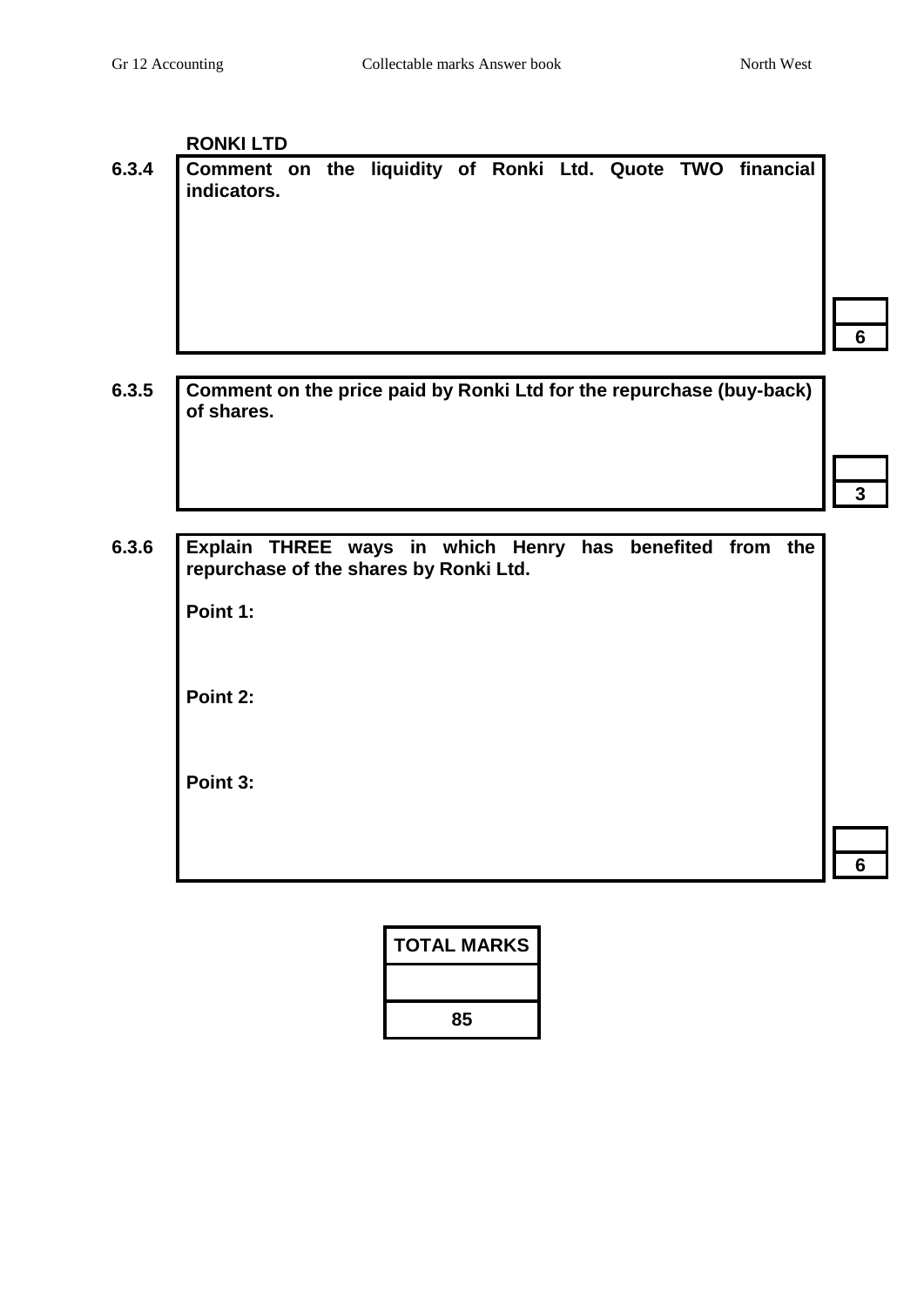#### **QUESTION 7**

#### **7.1 CALCULATION OF FINANCIAL INDICATORS FOR 2018**

| <b>Workings</b><br><b>Calculate: Acid-test ratio</b><br><b>Workings</b><br>Calculate: % return on shareholders' equity<br><b>Workings</b> |
|-------------------------------------------------------------------------------------------------------------------------------------------|
|                                                                                                                                           |
|                                                                                                                                           |
|                                                                                                                                           |
|                                                                                                                                           |
|                                                                                                                                           |
|                                                                                                                                           |
|                                                                                                                                           |
|                                                                                                                                           |
|                                                                                                                                           |
|                                                                                                                                           |
|                                                                                                                                           |
|                                                                                                                                           |
|                                                                                                                                           |
|                                                                                                                                           |
|                                                                                                                                           |
|                                                                                                                                           |

#### **7.2 FIGURES FOR 2018 CASH FLOW STATEMENT**

| 7.2.1 | <b>Calculate: Change in investments</b>          |               |              |
|-------|--------------------------------------------------|---------------|--------------|
|       | <b>Workings</b>                                  | <b>Answer</b> |              |
|       |                                                  |               | $\mathbf{2}$ |
| 7.2.2 | <b>Calculate: Income tax paid</b>                |               |              |
|       | <b>Workings</b>                                  | <b>Answer</b> |              |
|       |                                                  |               |              |
|       |                                                  |               |              |
| 7.2.3 | Calculate: Fixed assets sold (at carrying value) |               | 4            |
|       | <b>Workings</b>                                  | <b>Answer</b> |              |
|       |                                                  |               |              |
|       |                                                  |               |              |
|       |                                                  |               |              |
|       |                                                  |               | 5            |
|       |                                                  |               |              |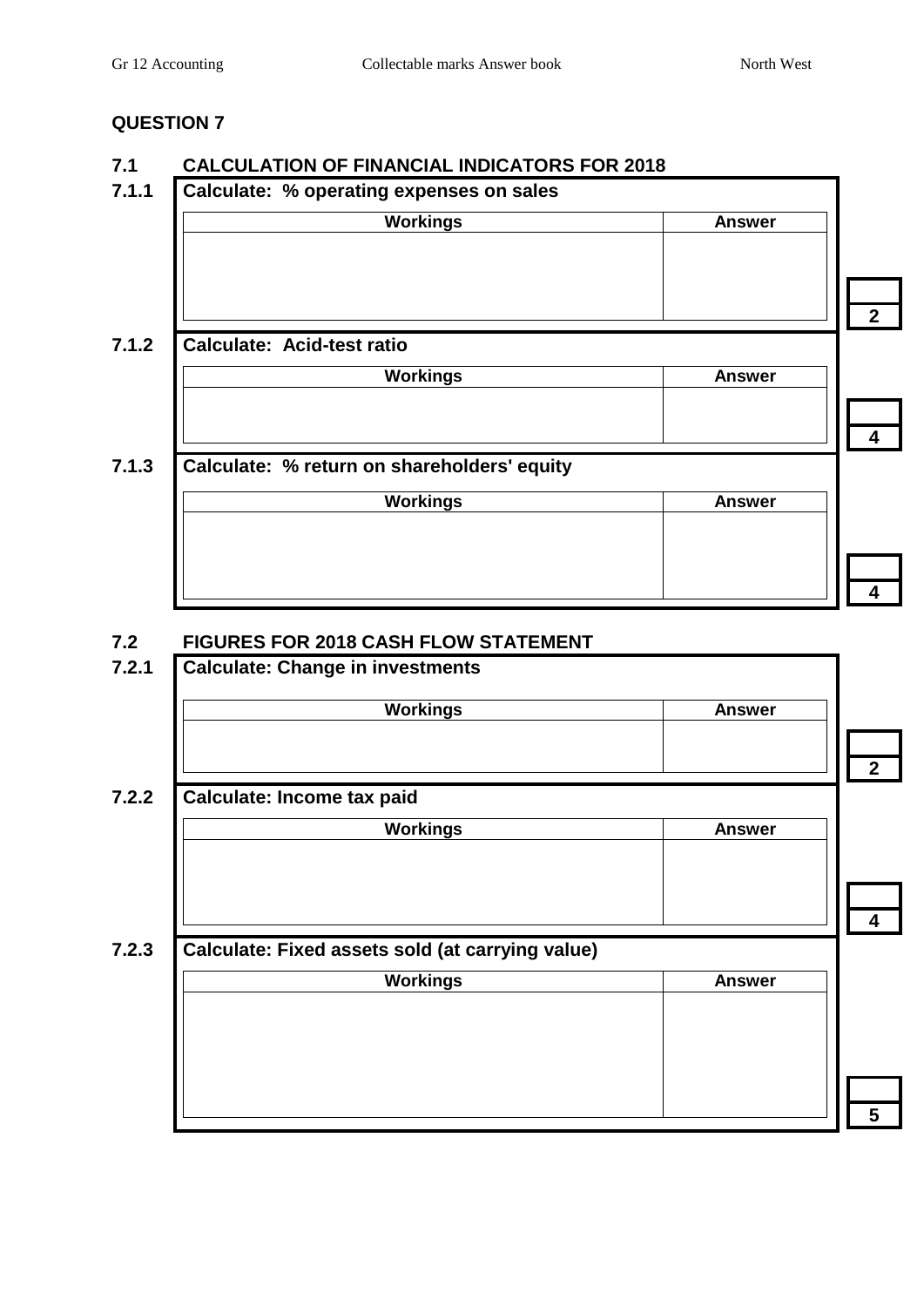#### **7.3 EXPLANATIONS ON CASH FLOW STATEMENT**

| 7.3.1 |                                     | cash equivalents since 1 July 2016.Quote figures.       | Explain why the directors are satisfied with the improvement in cash and                                                                                                                                    |   |
|-------|-------------------------------------|---------------------------------------------------------|-------------------------------------------------------------------------------------------------------------------------------------------------------------------------------------------------------------|---|
| 7.3.2 |                                     |                                                         | Identify THREE decisions that the directors made to pay for land and                                                                                                                                        | 3 |
|       | buildings.                          |                                                         |                                                                                                                                                                                                             |   |
|       | <b>Decision 1</b><br>(with figures) |                                                         |                                                                                                                                                                                                             |   |
|       | <b>Decision 2</b><br>(with figures) |                                                         |                                                                                                                                                                                                             |   |
|       | <b>Decision 3</b><br>(with figures) |                                                         |                                                                                                                                                                                                             | 6 |
|       | financial year. Quote figures.      |                                                         | Explain how these decisions affected the capital employed in the 2018                                                                                                                                       |   |
|       |                                     | financial year. Quote TWO indicators and their figures. | Explain how these decisions affected the financial gearing in the 2018                                                                                                                                      |   |
|       |                                     |                                                         |                                                                                                                                                                                                             |   |
| 7.3.3 |                                     |                                                         | From the Cash Flow Statement identify ONE decision made by the<br>directors in 2017 that they did NOT make in 2018, besides the points<br>mentioned above. Give a possible reason for the decision in 2017. |   |
|       |                                     | <b>Decision (with figures)</b>                          | <b>Possible reason</b>                                                                                                                                                                                      |   |
|       |                                     |                                                         |                                                                                                                                                                                                             |   |
|       |                                     |                                                         |                                                                                                                                                                                                             |   |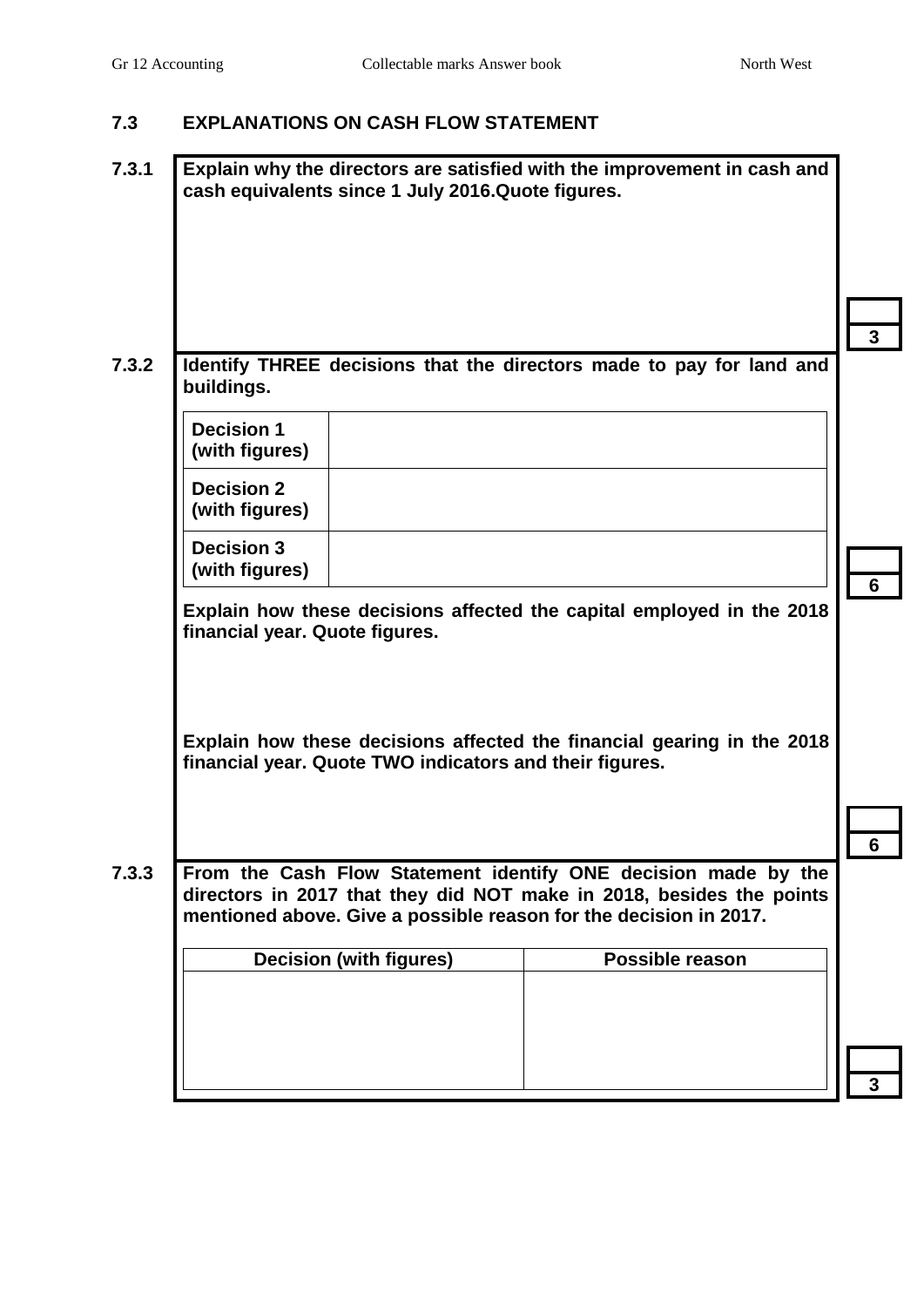#### **7.4 DIVIDENDS, RETURNS AND SHAREHOLDING**

# **7.4.1 Calculate: Total interim dividends paid for the 2018 financial year Workings Answer Calculate: Interim dividends per share for the 2018 financial year Workings Answer 7.4.2 Calculate total dividends earned by DuduMkhize for the 2018 financial year.** Workings **Answer**

**5**

**3**

**6**

#### **7.4.3 Calculate the minimum number of additional shares that Dudu should have bought.**

| <b>Workings</b> | <b>Answer</b> |
|-----------------|---------------|
|                 |               |
|                 |               |
|                 |               |
|                 |               |
|                 |               |
|                 |               |
|                 |               |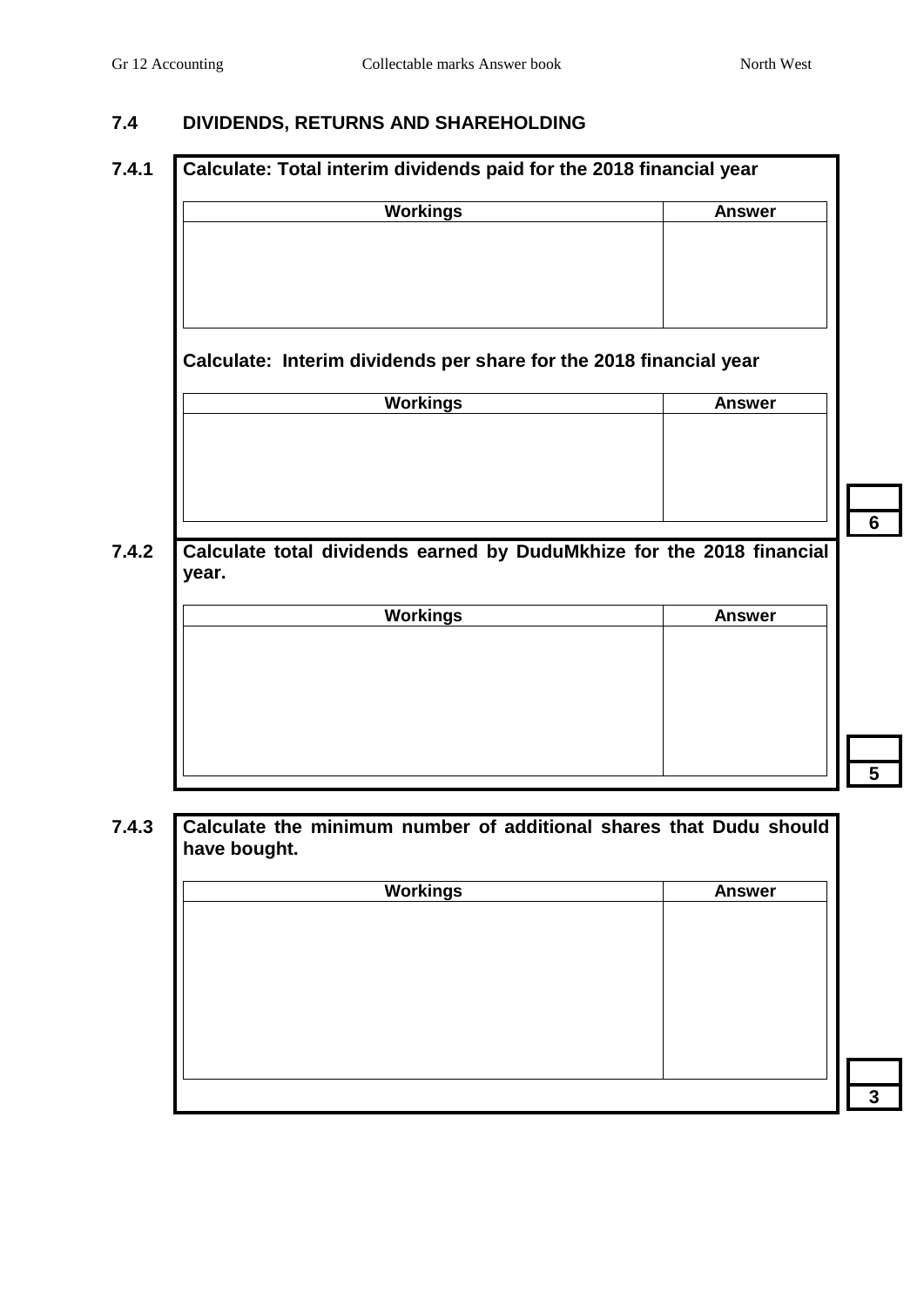| 7.5.1 | Explain why it was necessary to purchase properties in other provinces<br>instead of in KZN.                        |                |
|-------|---------------------------------------------------------------------------------------------------------------------|----------------|
|       | Explain whether the decision to purchase these properties had the<br>desired effect on sales. Quote figures.        | $\overline{2}$ |
|       | Explain another strategy they used to solve the problem of low sales.<br>Quote figures.                             | $\mathbf{3}$   |
| 7.5.2 | Give advice on what Ben Palo should say about the following topics:<br>Advice on what to say on earnings per share: |                |
|       |                                                                                                                     | 3              |
|       | Advice on what to say on % return earned:                                                                           |                |
|       | Advice on what to say on share price on the JSE:                                                                    |                |
|       |                                                                                                                     |                |

|  | <b>TOTAL MARKS</b> |  |
|--|--------------------|--|
|  |                    |  |
|  |                    |  |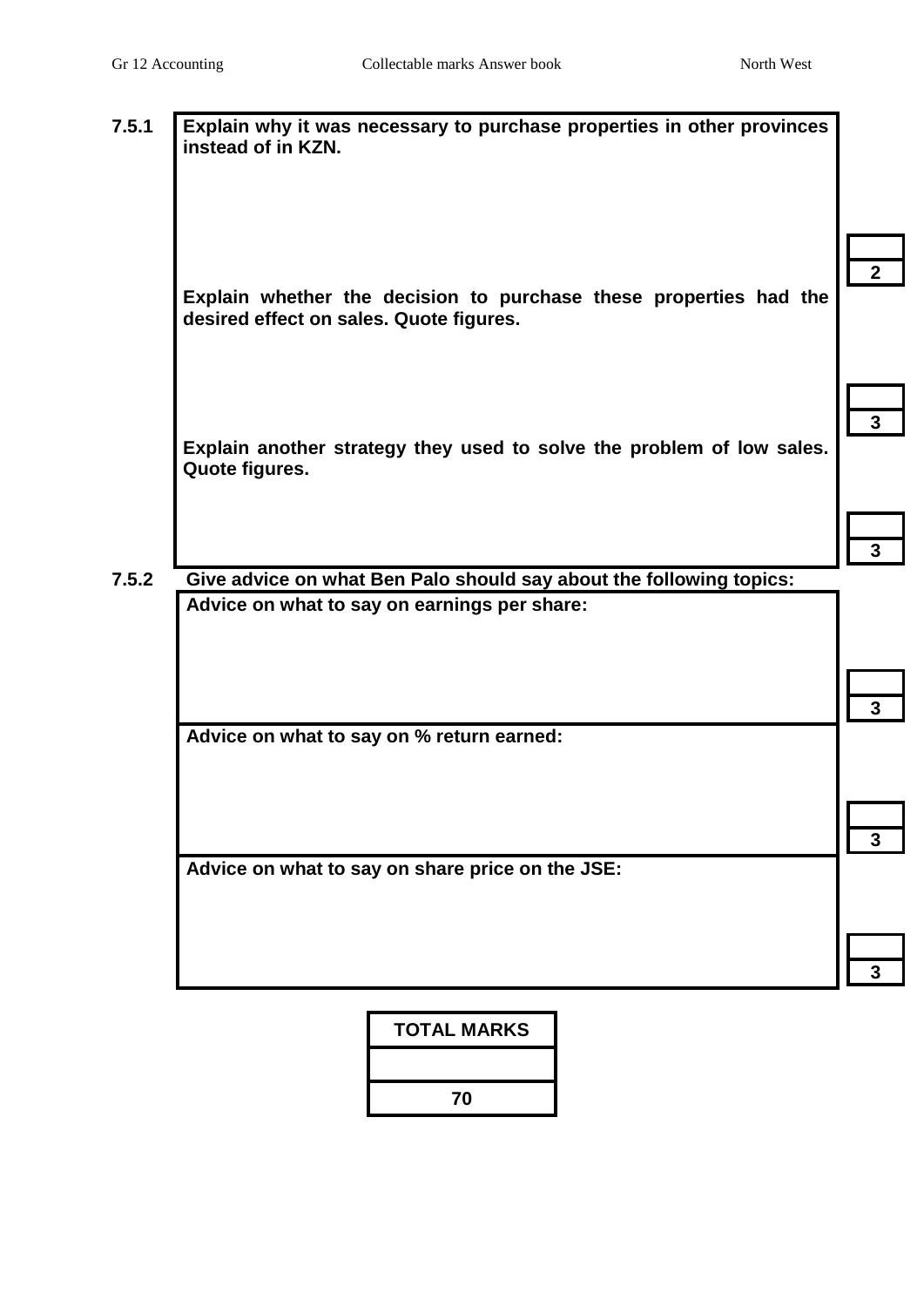

#### **1.1 INVENTORY VALUATION**

**1.1.1 Explain the FIFO valuation method.**

**Explain the specific identification valuation method.**

**1.1.2 Calculate the cost price per laptop on hand on 1 October 2015.**

#### **1.1.3 Calculate the value of the closing stock on 30 September 2016.**

**4**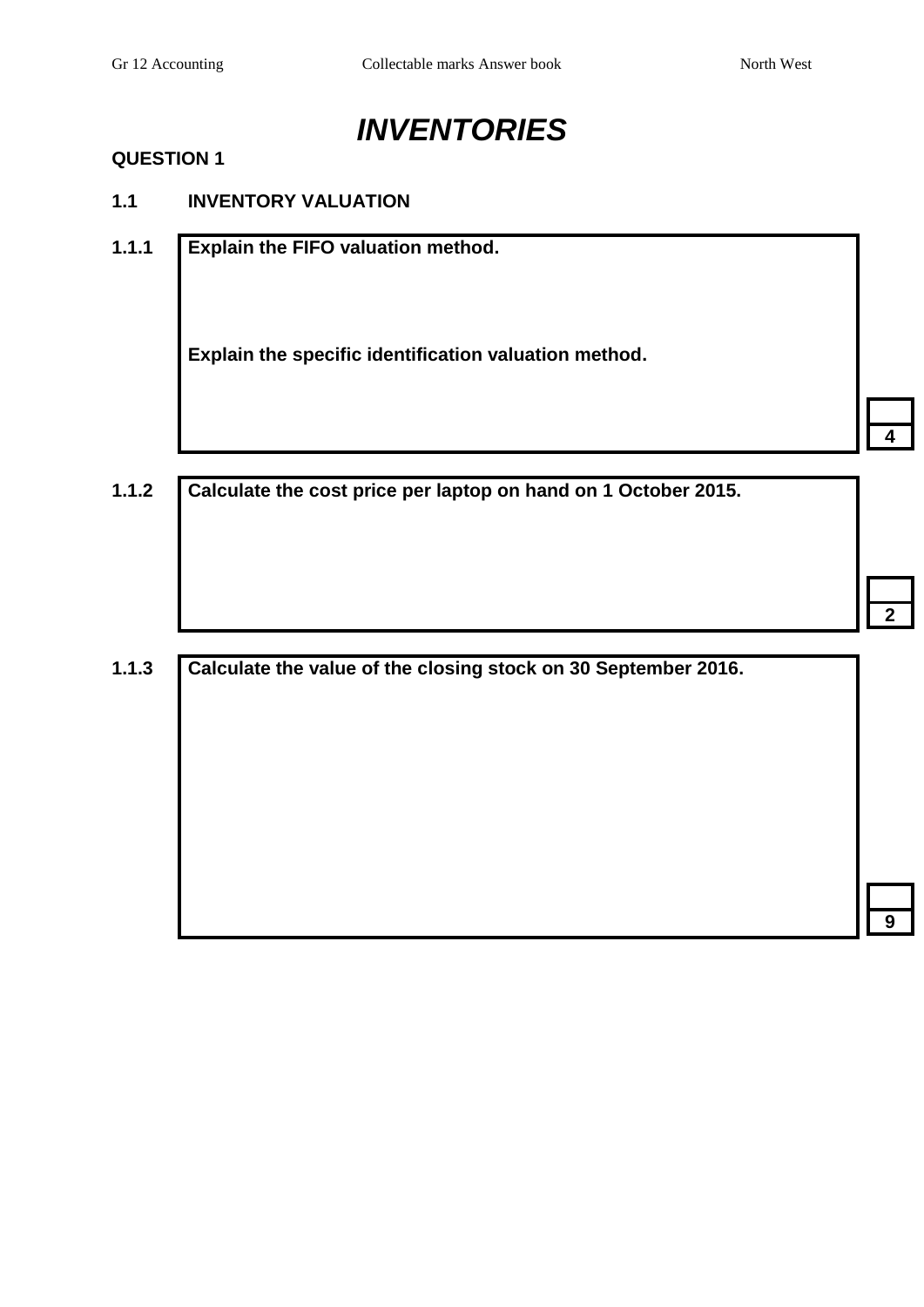#### **1.2 MANAGEMENT OF INVENTORIES**

**1.2.1 What decision did Kyle take regarding the selling price of the desks? Provide figures.**

> **How has this decision affected the business? State TWO points. Provide figures.**

> > **4**

**2**

**1.2.2 Was it a good idea for Kyle to change to a cheaper supplier of chairs? YES/NO: \_\_\_\_\_\_\_**

**Explain TWO points. Provide figures.**

**1.2.3 Based on the information given, provide TWO separate suggestions to Kyle to improve the profit on printers in 2017.**

**Suggestion 1 (with figures):**

**Suggestion 2 (with figures):**

**TOTAL MARKS 30**

**5**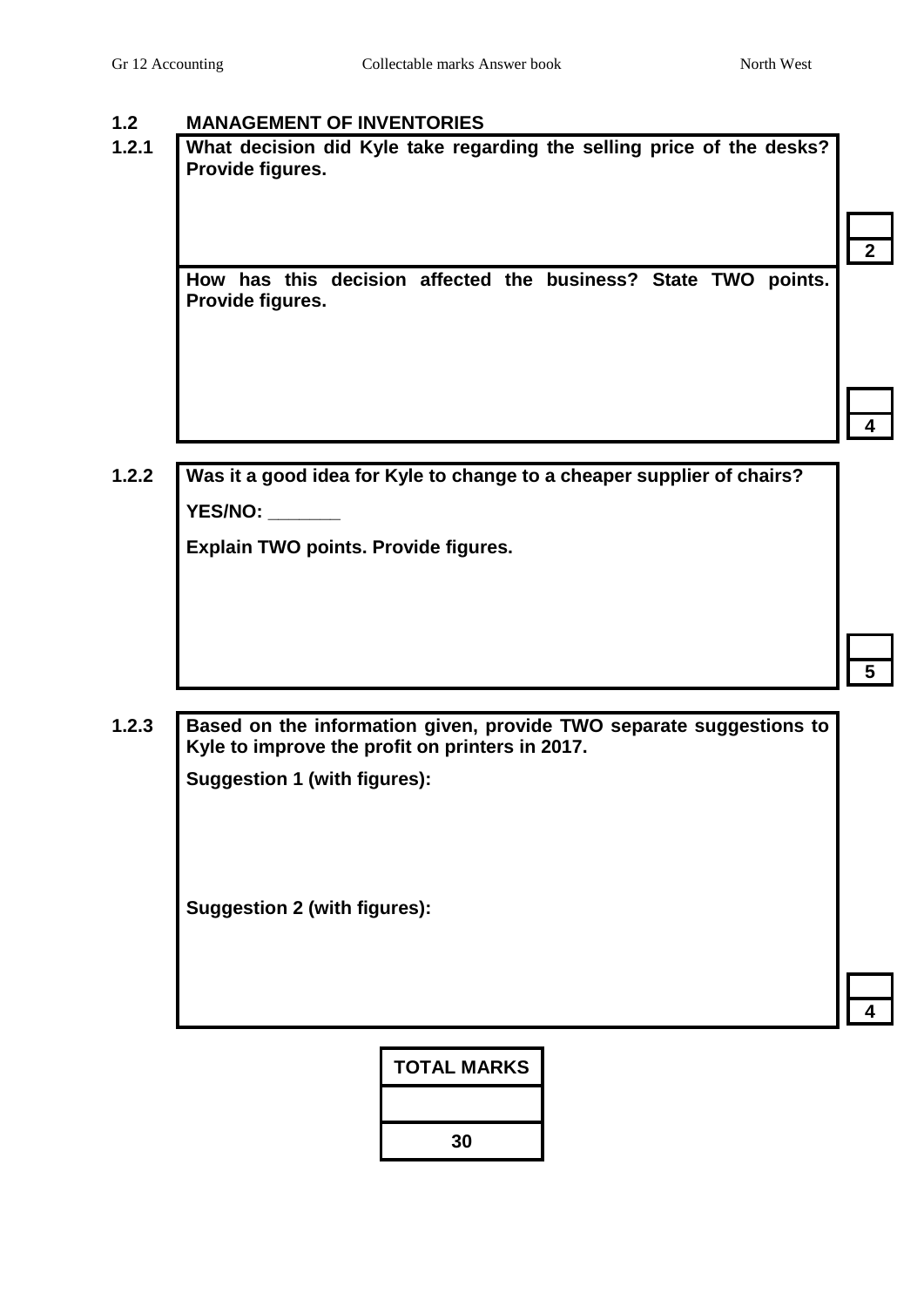#### **2.1 CONCEPTS**

| 2.1.1 |  |
|-------|--|
| 2.1.2 |  |
| 2.1.3 |  |
| 2.1.4 |  |

#### **2.2 HOT-WHEELS (PTY) LTD**

**Motorbikes:**

**2.2.1 Calculate the value of the closing stock on 30 September 2017usingthe specific identification method.**

| 4 |  |
|---|--|
|   |  |

**4**

**2.2.2 Mike requires your advice on the three different models of motorbikes in which he is trading. Explain TWO points of advice.**

**Point 1:**

**Point 2:**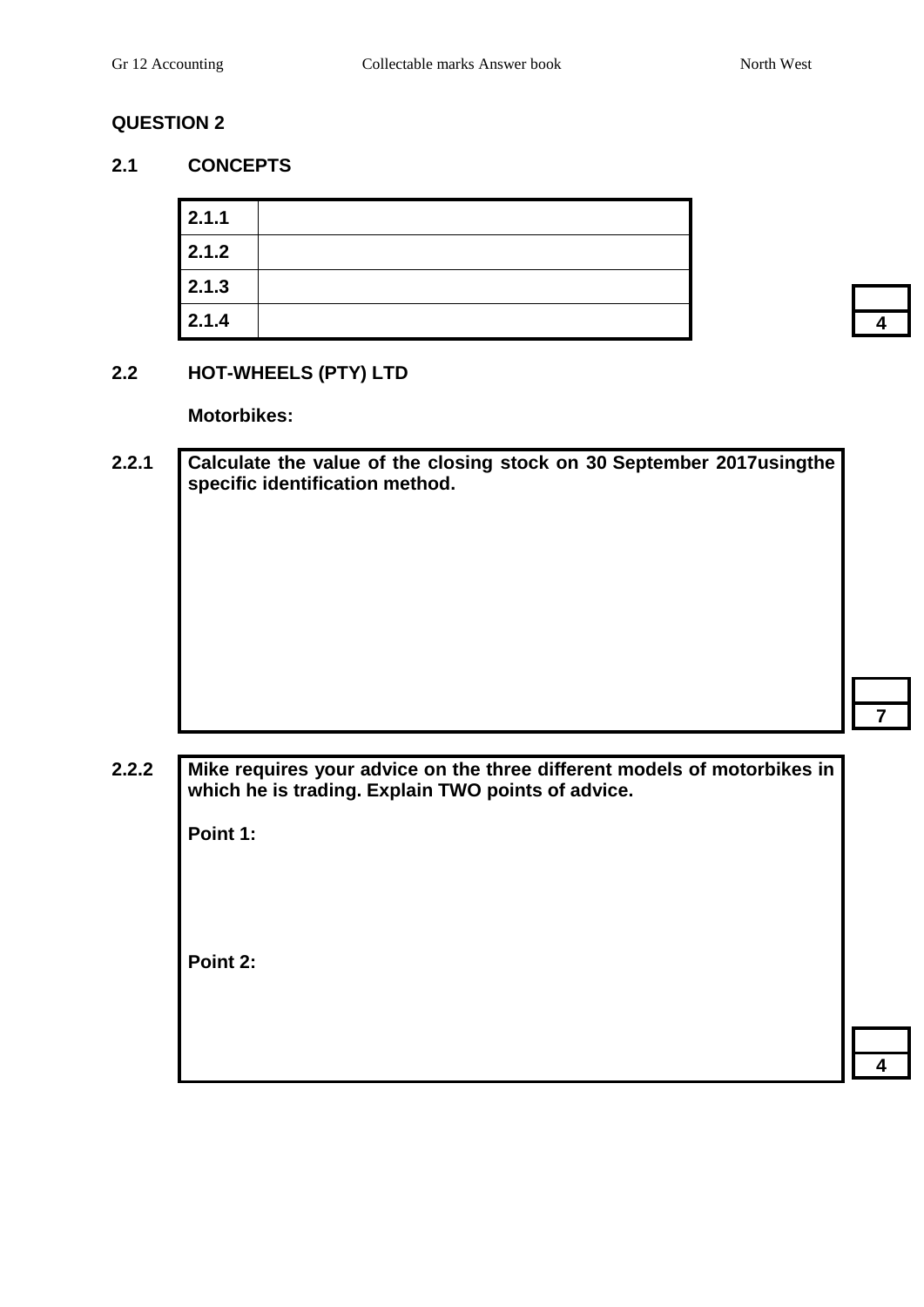**Helmets:**

**2.2.3 Calculate the value of the closing stock on 30 September 2017using the weighted-average method.**

**9**

**2.2.4 Is the weighted-average method appropriate to value the helmets? Explain ONE point.**

**3**

**5**

**2.2.5 Mike suspects that helmets are being stolen from the shop despite security cameras being installed. Provide a calculation to verify his suspicion.**

> **What can Mike do to improve the internal control of stock? State THREE points.**

**Point 1:**

**Point 2:**

**Point 3:**

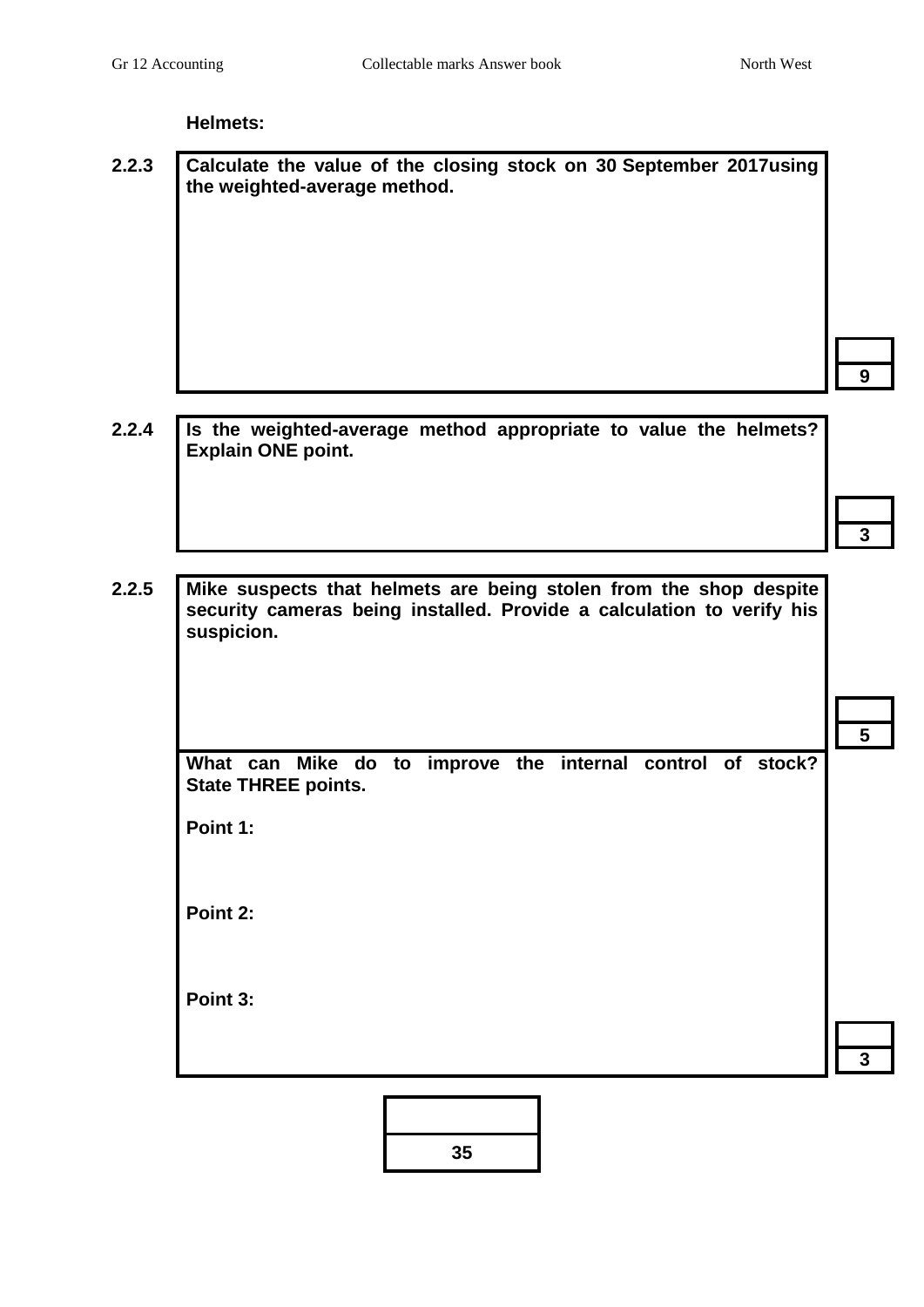**3.1**

| 3.1.1 |  |
|-------|--|
| 3.1.2 |  |
| 3.1.3 |  |
| 3.1.4 |  |

**5**

#### **3.2 PACKER'S SUITCASE SHOP**

| <b>Workings</b> | <b>Answer</b> |
|-----------------|---------------|
|                 |               |
|                 |               |
|                 |               |
|                 |               |
|                 |               |

| <b>Workings</b> | <b>Answer</b> |
|-----------------|---------------|
|                 |               |
|                 |               |
|                 |               |
|                 |               |

#### **3.2.3 Charles is concerned about the volume of stock on hand.**

| ONE problem with keeping insufficient stock on hand: |
|------------------------------------------------------|
| ONE problem with keeping too much stock on hand:     |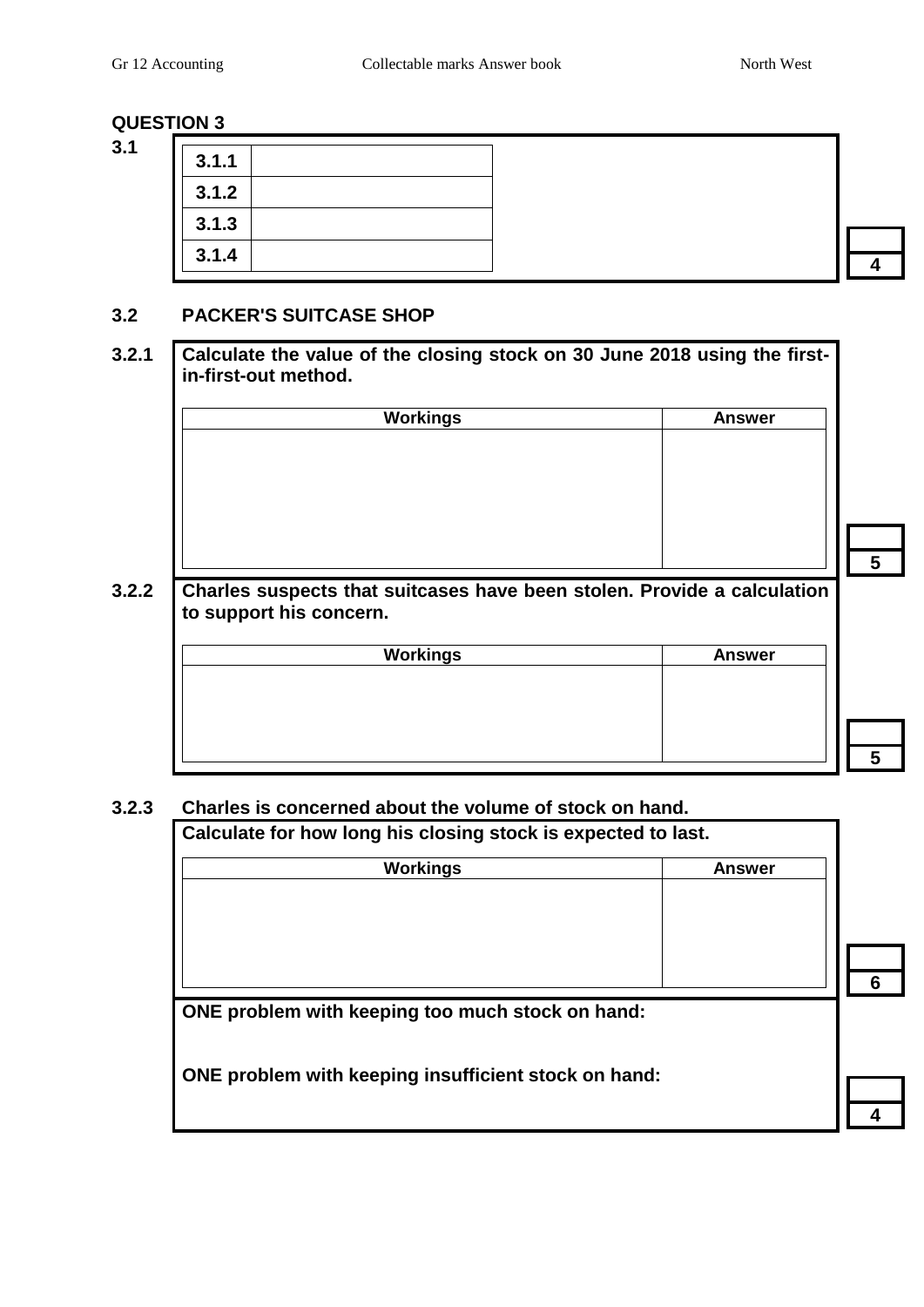#### **3.3 MINDEW LIMITED**

| 3.3.1 | <b>WORKINGS</b> | <b>ANSWER</b> |
|-------|-----------------|---------------|
| (i)   |                 |               |
| (i)   |                 |               |
| (iii) |                 |               |
| (iv)  |                 |               |
| (v)   |                 |               |
|       |                 |               |

#### **3.3.2 Explain how the internal auditor should check that movable fixed assets were not stolen.**

**17**

**3.3.3 As an independent auditor, what advice would you give? Provide ONE point.** 

**2**

#### **TOTAL MARKS**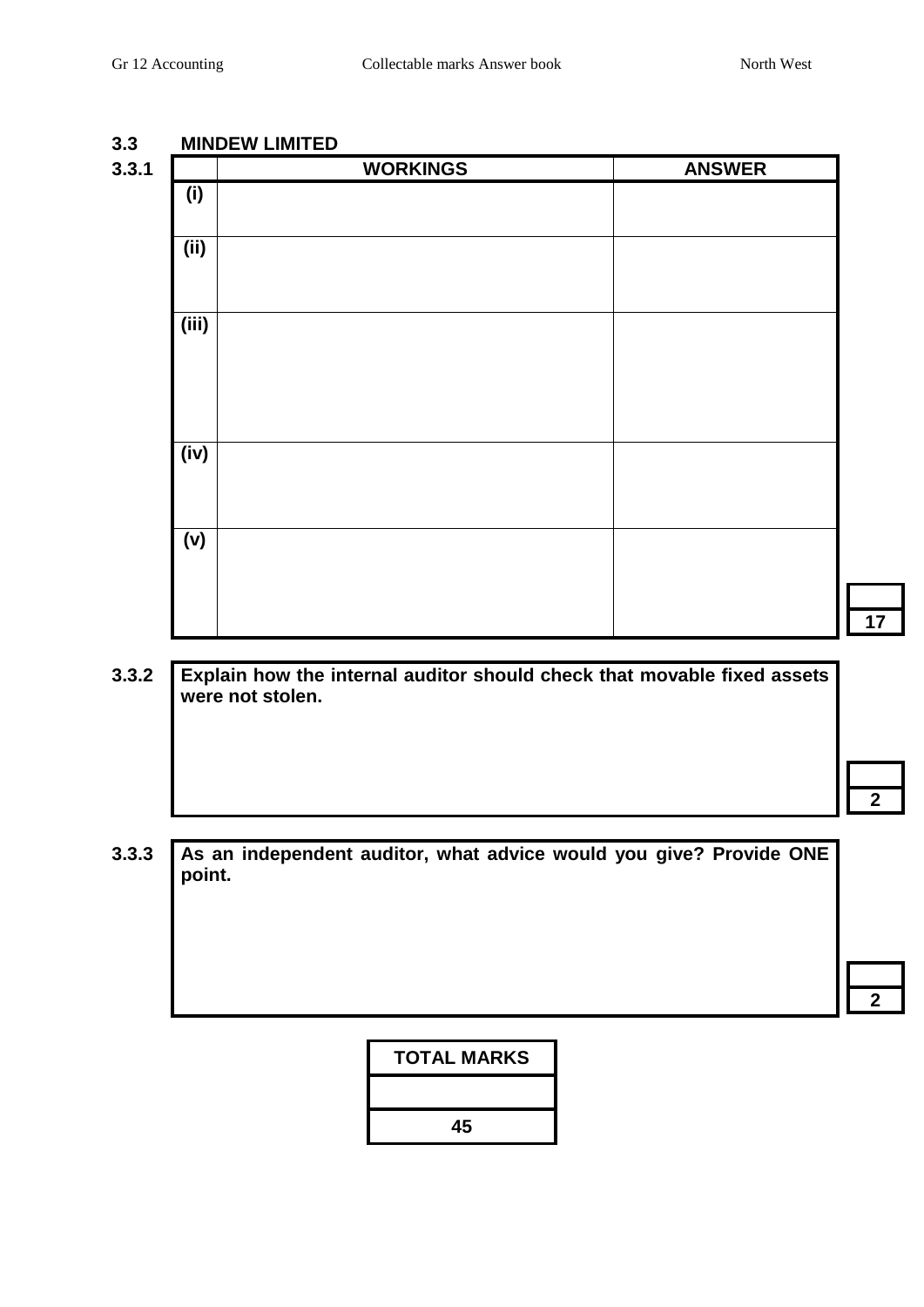**6**

# *MANUFACTURING*

#### **QUESTION 1**

**1.1 1.1.1**

| 1.1.1 |  |  |
|-------|--|--|
| 1.1.2 |  |  |
| 1.1.3 |  |  |
| 1.1.4 |  |  |

**1.2.1 Calculate direct labour cost.**

| Calculate direct material cost. |
|---------------------------------|
|                                 |

#### **1.2.2 Production Cost Statement for the year ended 29 February 2016:**

| <b>Prime cost</b>                    |  |
|--------------------------------------|--|
|                                      |  |
| Cost of production of finished goods |  |
|                                      |  |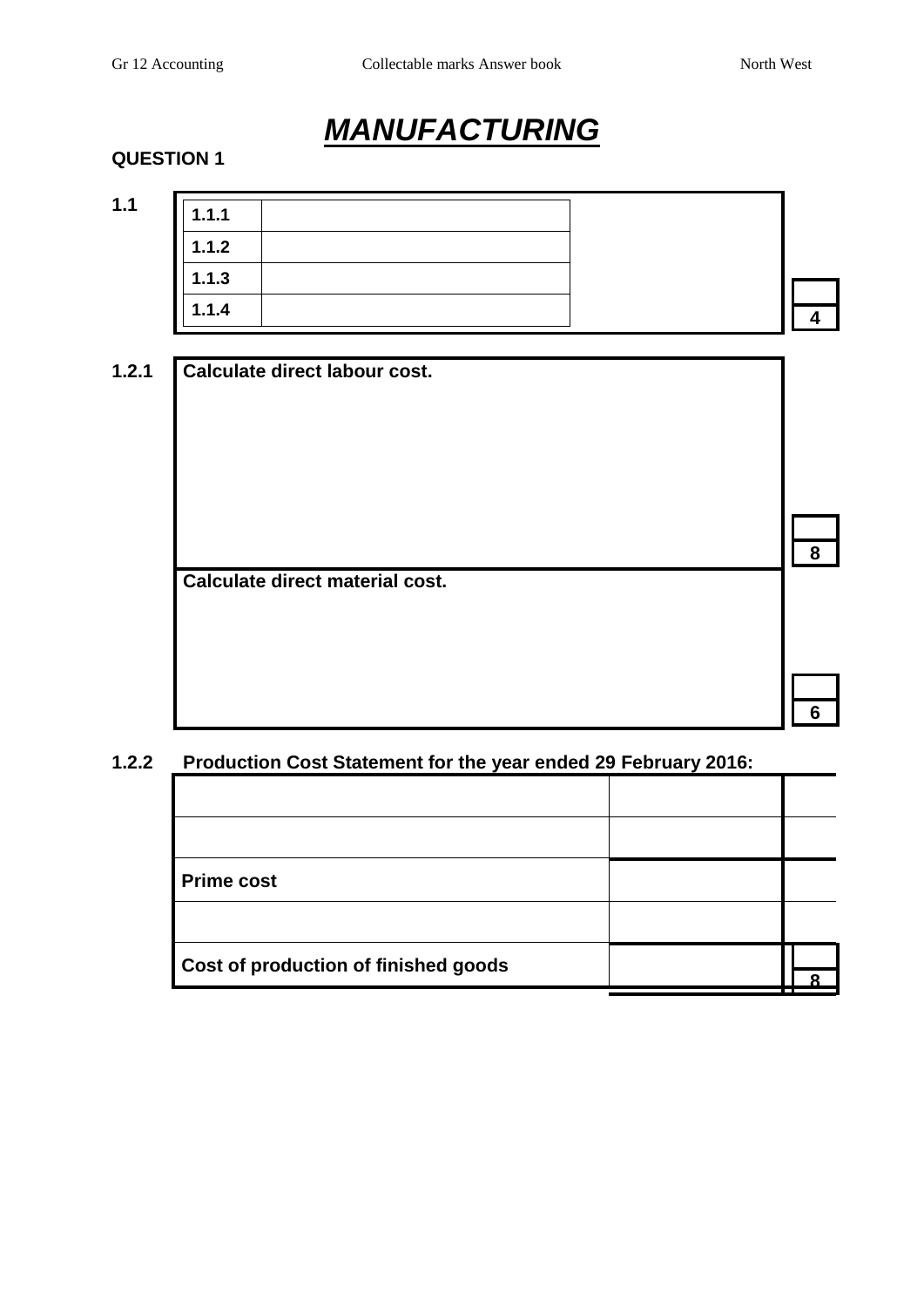#### **1.2.3 Calculate the break-even point for 2016.**

**Explain whether the owner should be concerned or not. Provide figures.**

**3**

**5**

|                                         | <b>STOREROOM:</b><br><b>Raw material stolen</b> | <b>FACTORY:</b><br><b>Raw material wasted</b> |
|-----------------------------------------|-------------------------------------------------|-----------------------------------------------|
| <b>CALCULATION:</b><br>metres of fabric |                                                 |                                               |
| <b>STRATEGY</b>                         |                                                 |                                               |

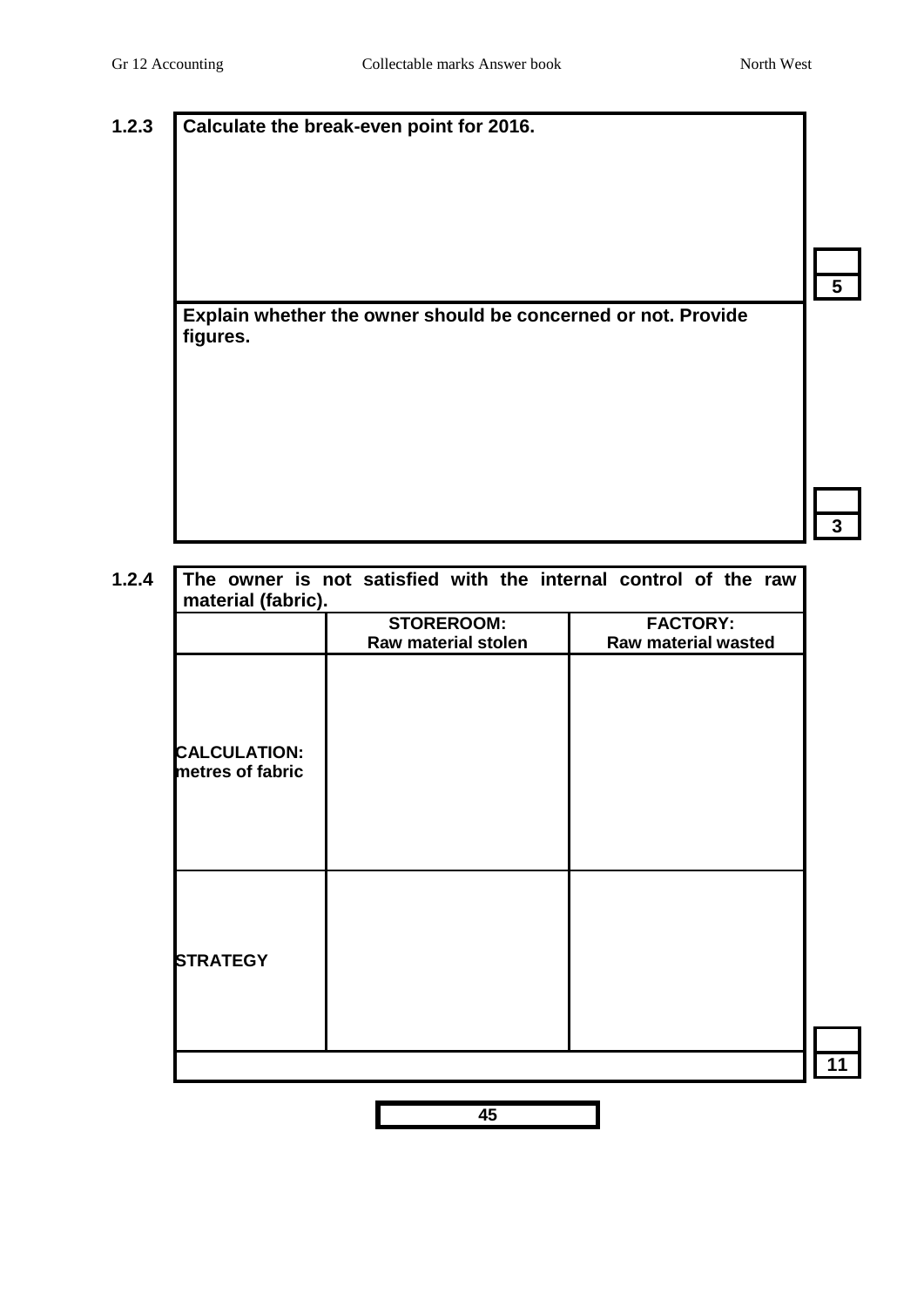# **2.1 GEVEN MANUFACTURERS 2.1.1 PRODUCTION COST STATEMENT FOR THE YEAR ENDED 28 FEBRUARY 2017 Direct material cost Direct labour cost Prime cost Factory overhead cost Total cost of production**

#### **2.1.2 ABRIDGED INCOME STATEMENT FOR YEAR ENDED 28 FEBRUARY 2017**

| <b>Sales</b>                  |  |
|-------------------------------|--|
| <b>Cost of sales</b>          |  |
| <b>Gross profit</b>           |  |
| <b>Administration cost</b>    |  |
| Selling and distribution cost |  |
| Net profit                    |  |
|                               |  |

**14**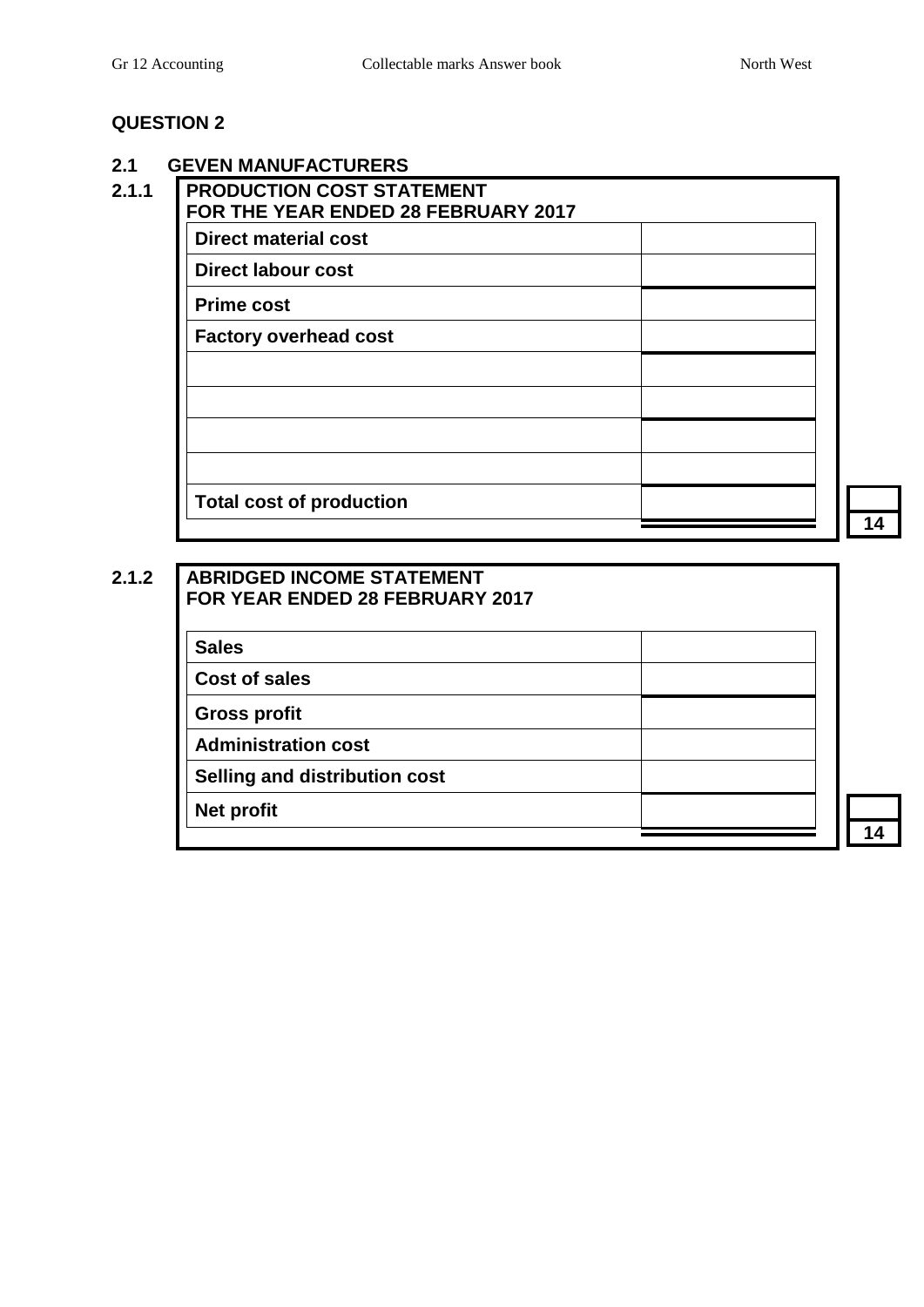# **2.2 GYMWEAR MANUFACTURERS**

#### **2.2.1 Shirts:**

| JIII ເຈ.                                   |                                                                       |   |  |
|--------------------------------------------|-----------------------------------------------------------------------|---|--|
| Calculate the break-even point for shirts. |                                                                       |   |  |
|                                            |                                                                       |   |  |
|                                            |                                                                       |   |  |
|                                            |                                                                       |   |  |
|                                            |                                                                       |   |  |
|                                            |                                                                       |   |  |
|                                            |                                                                       |   |  |
|                                            |                                                                       | 4 |  |
|                                            |                                                                       |   |  |
|                                            | Identify ONE variable cost (with figures) that has not been well      |   |  |
|                                            | controlled. Give TWO possible reasons for this problem.               |   |  |
| <b>ONE VARIABLE COST</b>                   |                                                                       |   |  |
| <b>WITH FIGURES</b>                        | <b>REASONS</b>                                                        |   |  |
|                                            | Reason 1:                                                             |   |  |
|                                            |                                                                       |   |  |
|                                            |                                                                       |   |  |
|                                            |                                                                       |   |  |
|                                            | Reason 2:                                                             |   |  |
|                                            |                                                                       |   |  |
|                                            |                                                                       |   |  |
|                                            |                                                                       |   |  |
|                                            |                                                                       |   |  |
|                                            |                                                                       |   |  |
|                                            |                                                                       | 4 |  |
|                                            | Explain why Jan might be concerned about the large decreases in the   |   |  |
| other TWO variable costs.                  |                                                                       |   |  |
|                                            |                                                                       |   |  |
|                                            |                                                                       |   |  |
|                                            |                                                                       |   |  |
|                                            |                                                                       |   |  |
|                                            |                                                                       |   |  |
|                                            |                                                                       |   |  |
|                                            |                                                                       |   |  |
|                                            |                                                                       |   |  |
|                                            | Jan does not understand why the unit cost of production has increased |   |  |
|                                            | when neither his fixed costs nor the variable costs have increased.   |   |  |
|                                            | Explain why this is so. State ONE point (with figures).               |   |  |
|                                            |                                                                       |   |  |
|                                            |                                                                       |   |  |
|                                            |                                                                       |   |  |
|                                            |                                                                       |   |  |
|                                            |                                                                       |   |  |
|                                            |                                                                       |   |  |
|                                            |                                                                       |   |  |
|                                            |                                                                       |   |  |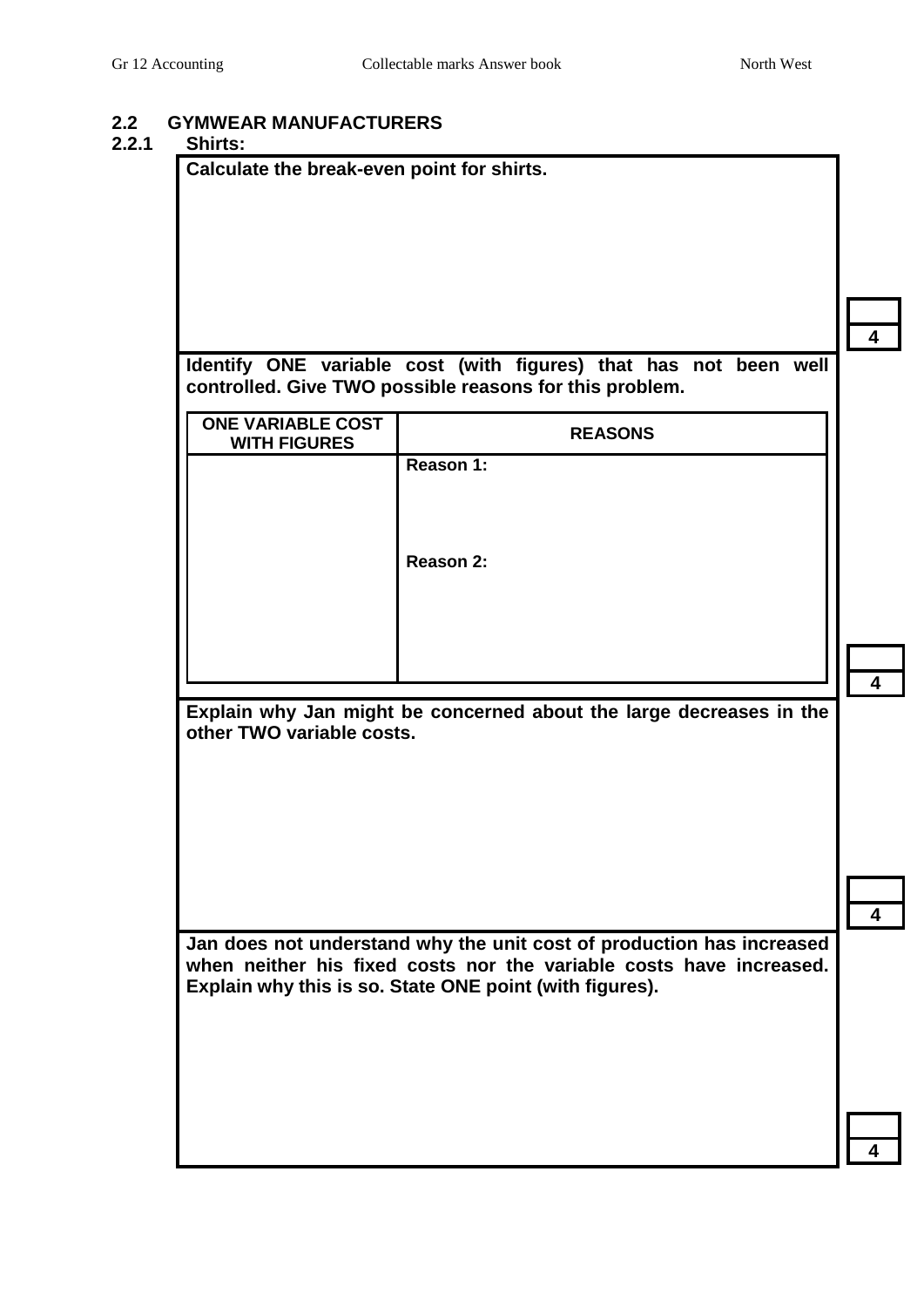**4**

**4**

#### **2.2.2 Shoes:**

**Calculate the % increase in the selling price of shoes.**

**Jan decided to improve the quality of the shoes and to export them. Explain how the direct material costs and the selling and distribution costs were affected by this decision. Provide figures.**

|                    | Jan was concerned that the increase in price would have a negative       |  |  |  |
|--------------------|--------------------------------------------------------------------------|--|--|--|
|                    | impact on the business. Explain whether his concern was justified. State |  |  |  |
| <b>TWO points.</b> |                                                                          |  |  |  |

**Point 1:**

**Point 2:**

| <b>TOTAL MARKS</b> |
|--------------------|
|                    |
| 55                 |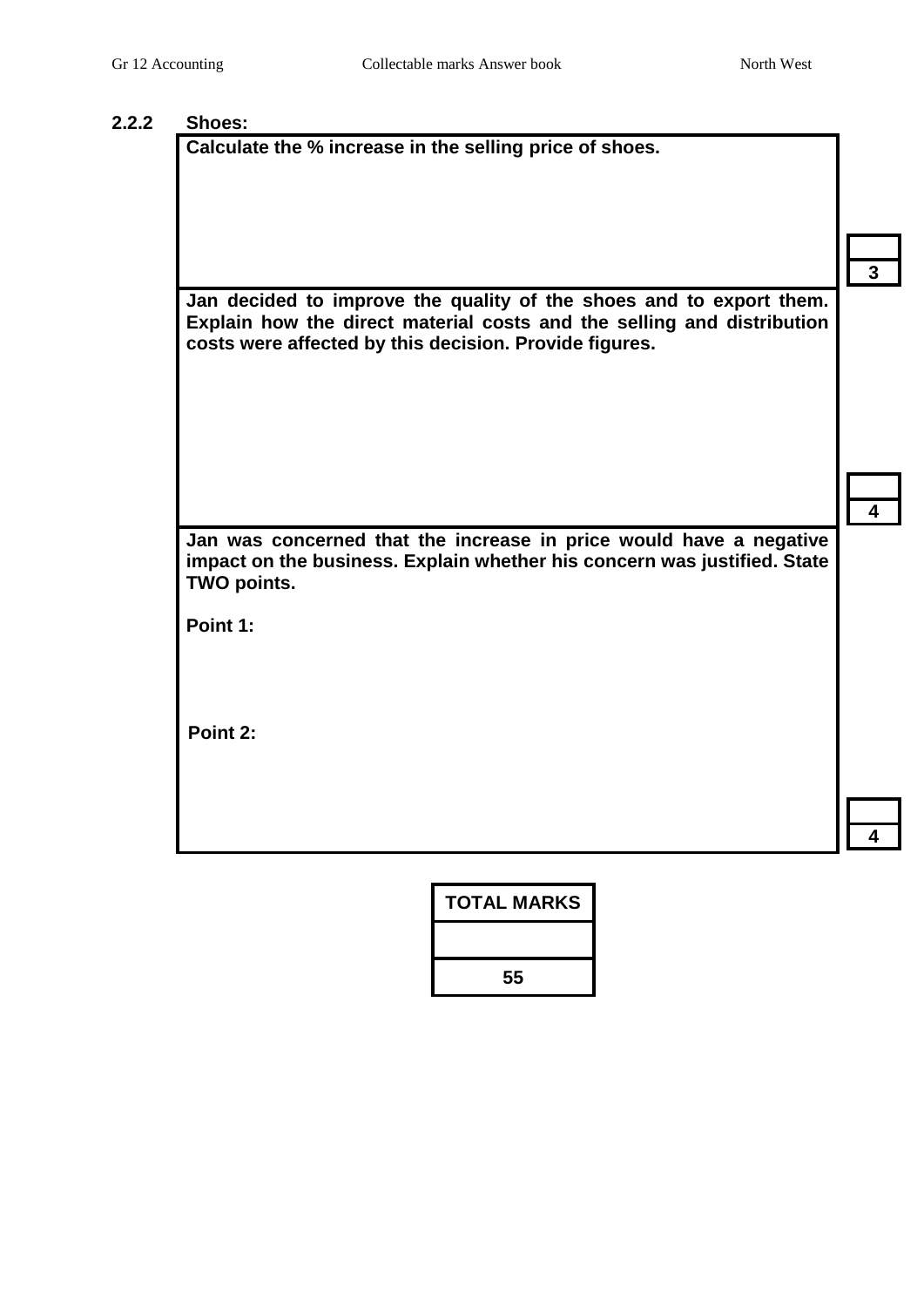**12**

#### **QUESTION 3**

| 3.1 | 3.1.1 |  |        |
|-----|-------|--|--------|
|     | 3.1.2 |  |        |
|     | 3.1.3 |  | €<br>w |

#### **3.2 KRIGE SHIRTS**

**3.2.1 Calculate direct labour cost.**

#### **3.2.2 PRODUCTION COST STATEMENT FOR THE YEAR ENDED 31 JULY 2018**

| <b>Direct material cost</b>          | 528 300 |
|--------------------------------------|---------|
|                                      |         |
| <b>Prime cost</b>                    |         |
|                                      |         |
| <b>Total production cost</b>         |         |
| Work-in-progress (1 August 2017)     |         |
|                                      |         |
|                                      |         |
| Cost of production of finished goods |         |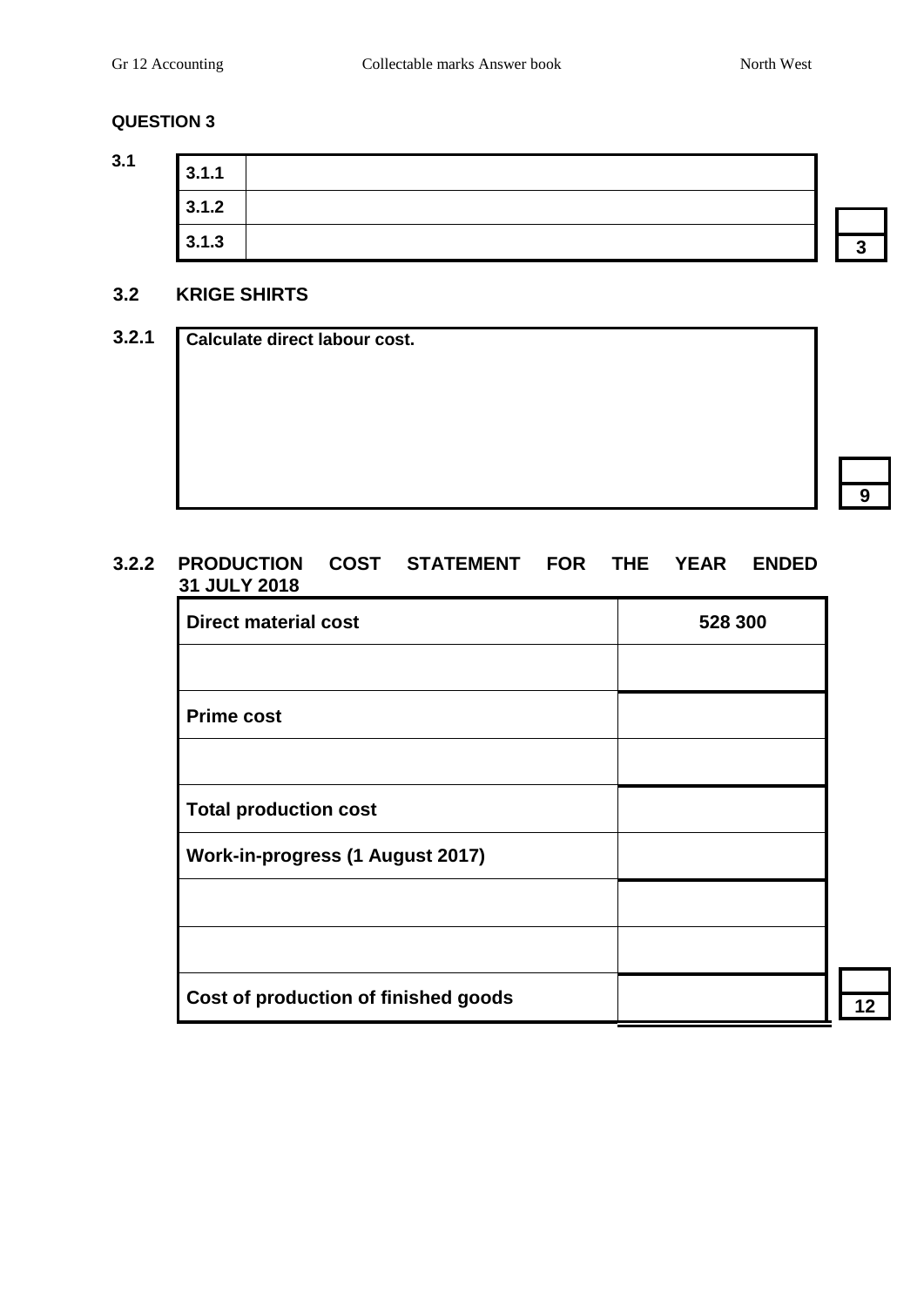#### **3.3 GEMMA'S MANUFACTURERS**

# **3.3.1 Calculate the break-even point for the year ended 31 August 2018.**

**3.3.2 Compare and comment on the break-even point and the production level achieved over the last two years. Quote figures.**

**6**

**5**

**3.3.3 Give TWO reasons for the increase in direct material cost. Suggest ONE way to control this cost.**

**REASONS:** 

**SUGGESTION:**

**TOTAL MARKS**

**40**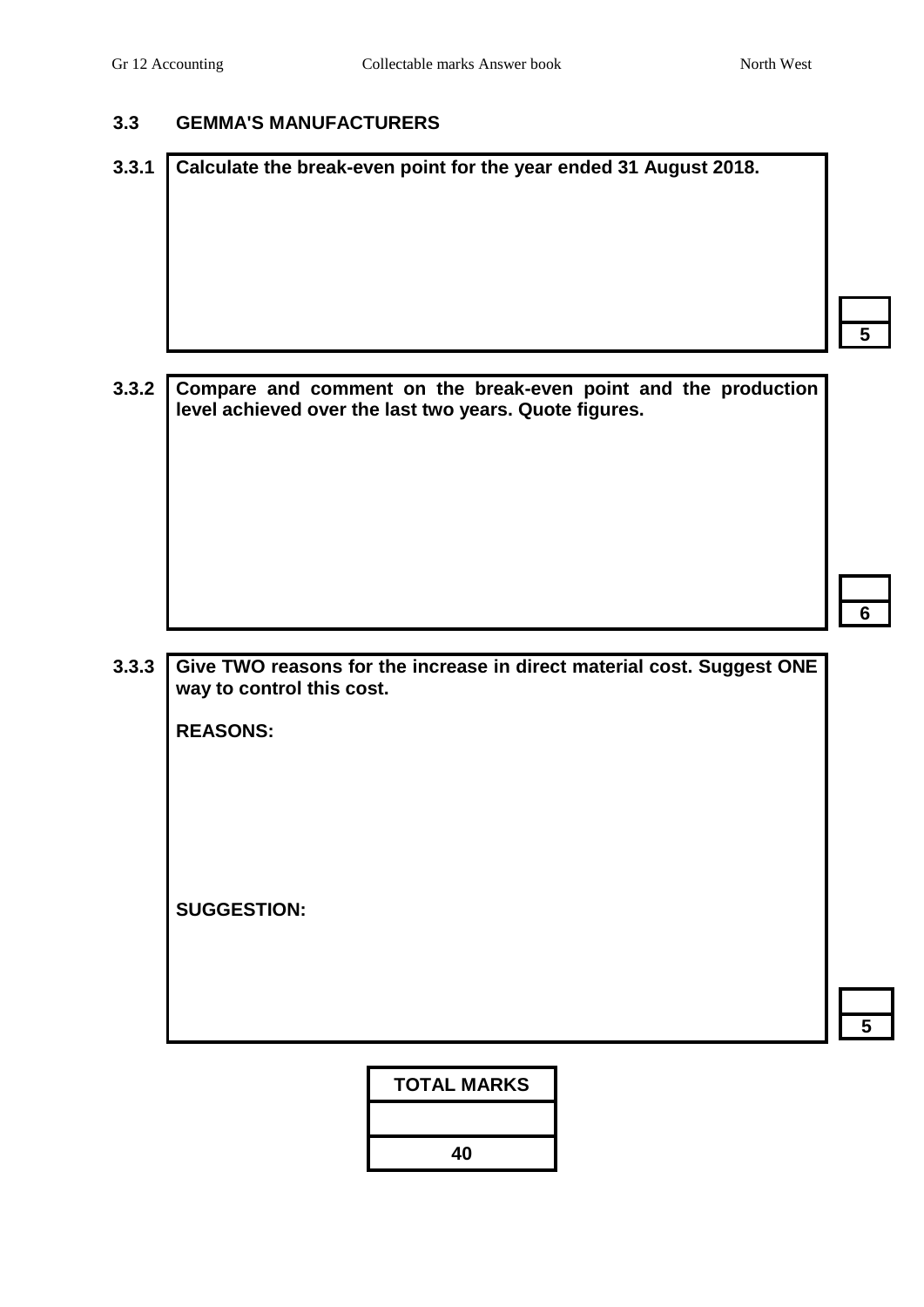# *RECONCILIATIONS AND VAT*

#### **QUESTION 1**

#### **1.1.1 Simply Traders have the telephone numbers of all their debtors. What other information should they obtain before allowing customers to open accounts? State TWO points with a reason in EACH case.**

|         | Information to be<br>obtained | Reason |
|---------|-------------------------------|--------|
| Point 1 |                               |        |
| Point 2 |                               |        |

**1.1.2 Calculate the correct closing balance of the Debtors' Control Account on 31 October 2016.**

**6**

**4**

| Calculate the correct amounts owing by debtors. |                     |                |  |
|-------------------------------------------------|---------------------|----------------|--|
|                                                 | <b>Calculations</b> | <b>Balance</b> |  |
| J Ramsay (D2)                                   | 37 500              |                |  |
| W Smith (D3)                                    | 19 500              |                |  |
| C Prince (D5)                                   | 3 900               |                |  |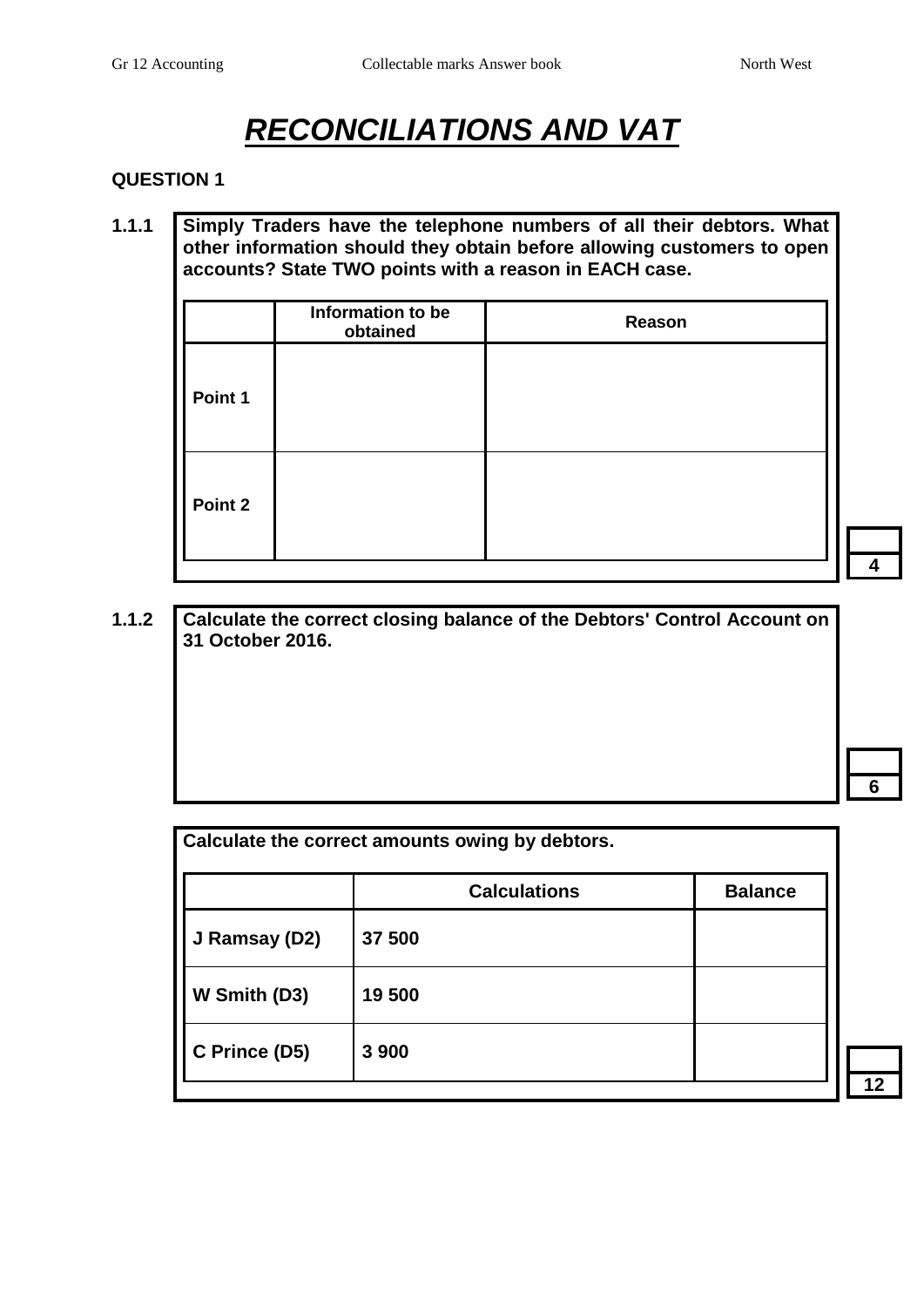**4**

#### **1.1.3 Calculate the percentage of debtors complying with the credit terms.**

**Explain TWO measures to improve the collection from debtors.**

**1.2 Calculate the amount receivable from or payable to SARS for VAT on 31 August 2016.**

**10 Receivable/Payable:** 

| TOTAL MARKS |
|-------------|
|             |
| 40          |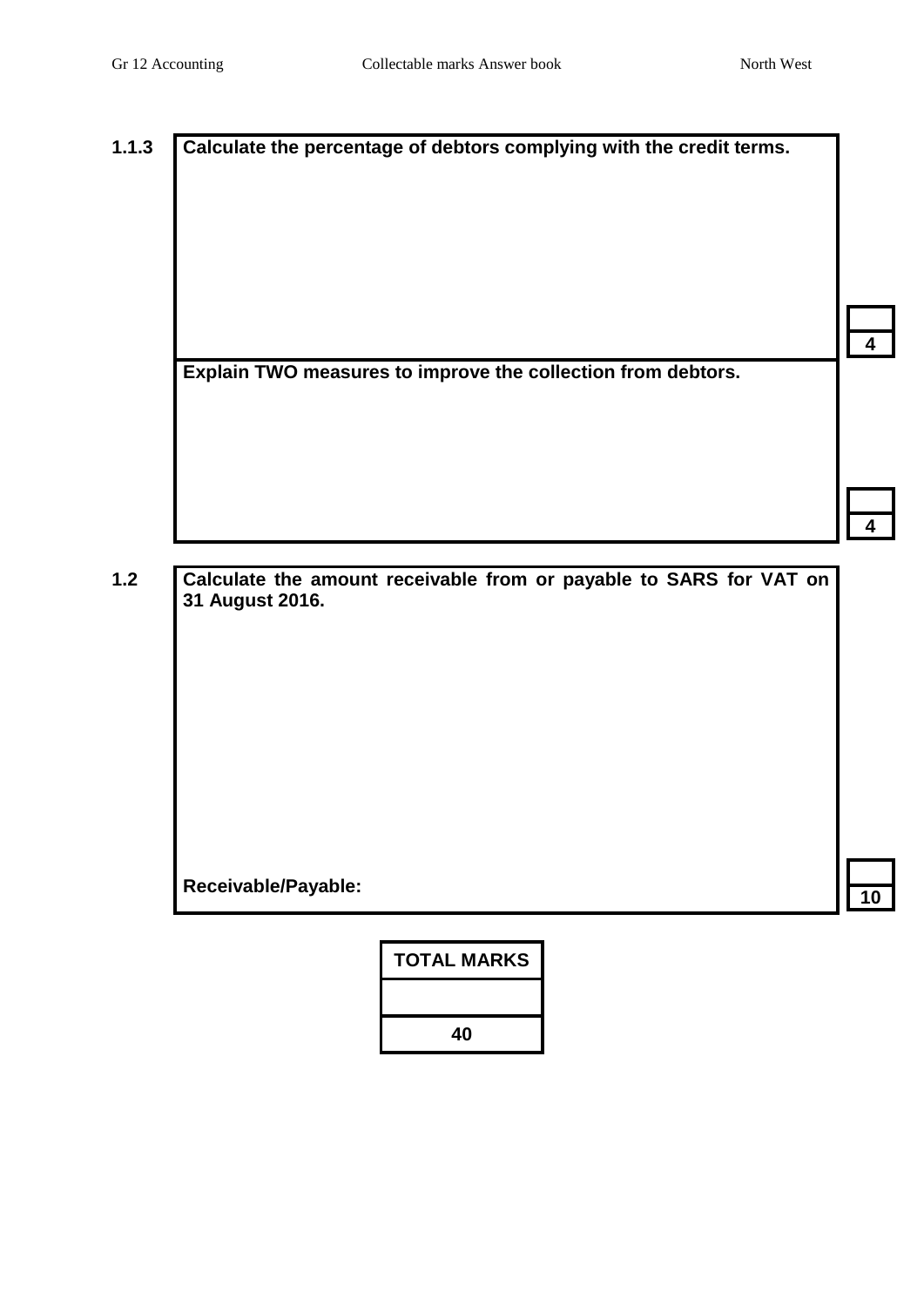| v. | I |
|----|---|
|    |   |
|    |   |
|    |   |

| - - - - |  |   |
|---------|--|---|
|         |  |   |
| 2.1.1   |  |   |
| 2.1.2   |  |   |
| 2.1.3   |  | ົ |

#### **2.2.1**

| <b>Calculation of CRJ total</b> | <b>Calculation of CPJ total</b> |
|---------------------------------|---------------------------------|
| 90 500                          | 85 920                          |
|                                 |                                 |
|                                 |                                 |
|                                 |                                 |
|                                 |                                 |
|                                 |                                 |
|                                 |                                 |

| of CRJ total | <b>Calculation of CPJ total</b> |
|--------------|---------------------------------|
| 90 500       | 85 920                          |
|              |                                 |
|              |                                 |
|              |                                 |
|              |                                 |
|              |                                 |
|              |                                 |
|              |                                 |
|              |                                 |

**Bank account balance:**

**14**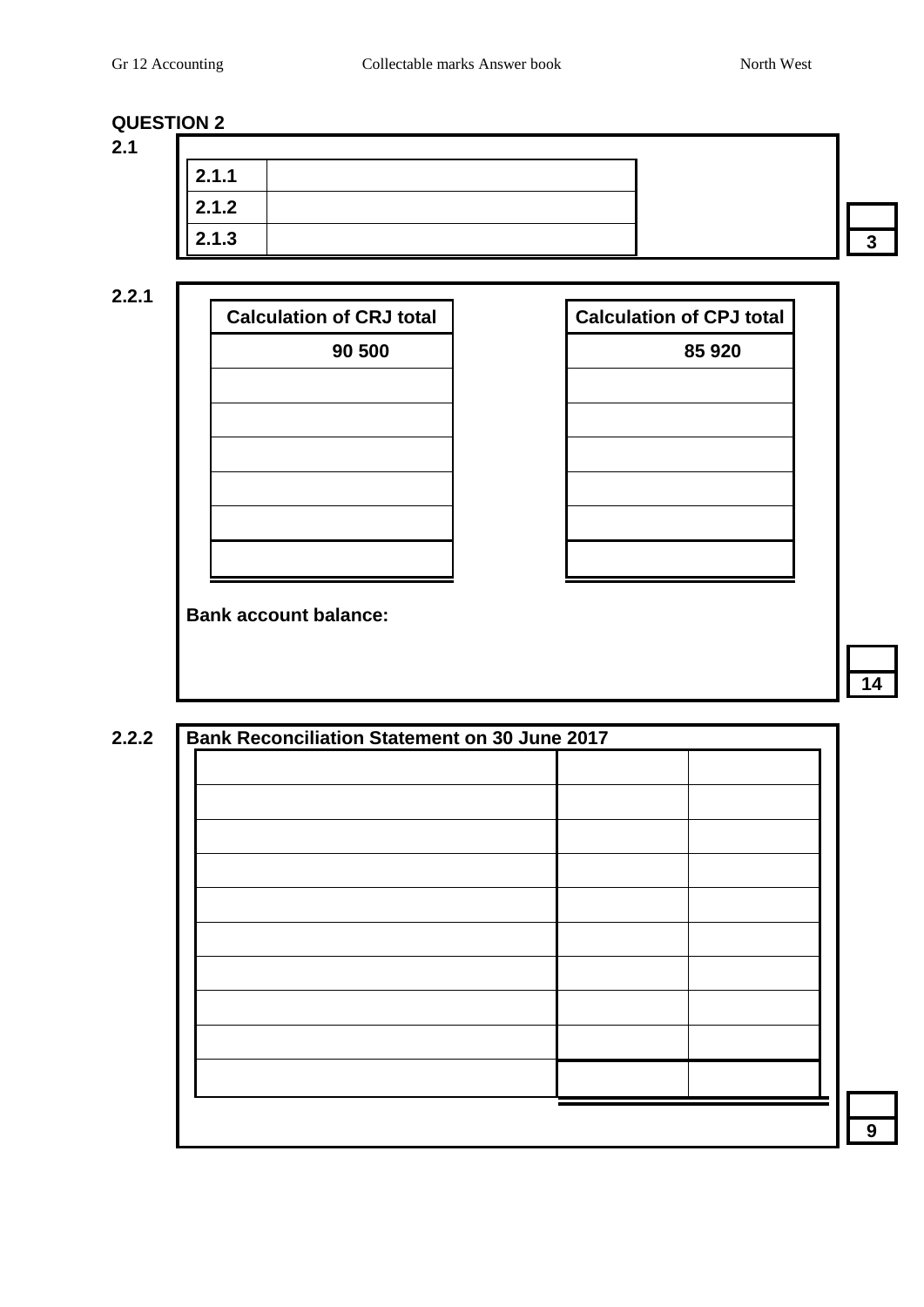**2.2.3 Explain the problem relating to deposits. Quote evidence. Explain TWO strategies to prevent this in future. Strategy 1: Strategy 2:**

| TOTAL MARKS |
|-------------|
|             |
| 30          |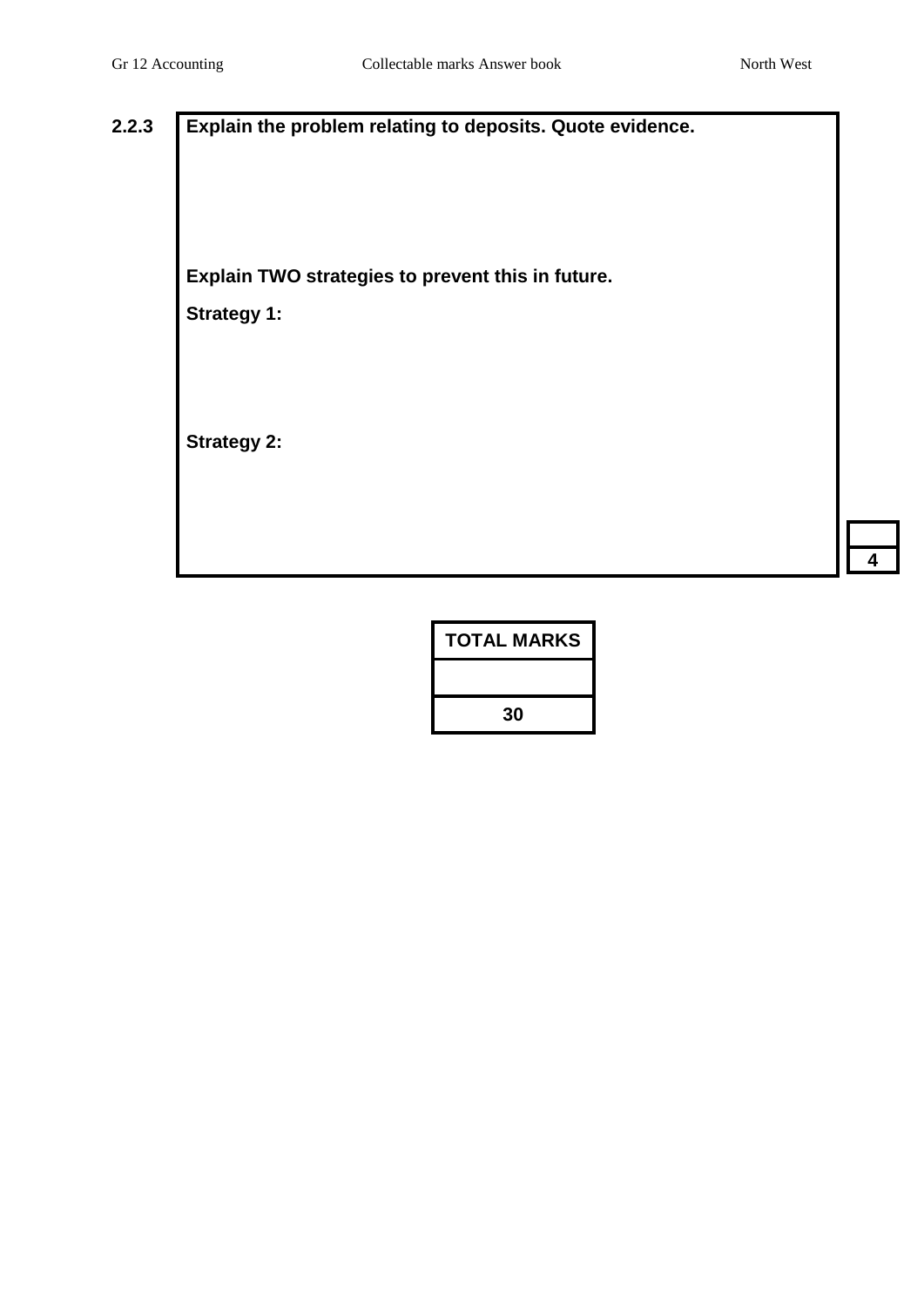#### **3.1 VAT**

|       | <b>VAI</b> |                 |               |
|-------|------------|-----------------|---------------|
| 3.1.1 |            | <b>WORKINGS</b> | <b>ANSWER</b> |
| (a)   |            |                 |               |
| (b)   |            |                 |               |
| (c)   |            |                 |               |
| (d)   |            |                 |               |

**3.1.2 You are the internal auditor. The sole owner, Samson, used a business cheque to buy a new car for R460 000 including VAT. This car is kept at home for his wife's use. Samson says the vehicle must be recorded as a business asset and R60 000 must be recorded as a VAT input in the business' books.**

**Explain what you would say to Samson. Provide TWO points.**

|         | -Apiani what you would buy to bannoon. I To have TWO pointed |  |
|---------|--------------------------------------------------------------|--|
| Point 1 |                                                              |  |
| Point 2 |                                                              |  |
|         |                                                              |  |

#### **3.2.1 CREDITORS' RECONCILIATION**

|                | <b>CREDITORS' LEDGER: ACCOUNT</b><br>OF MARITI SUPPLIERS | <b>STATEMENT OF</b><br><b>ACCOUNT</b> |
|----------------|----------------------------------------------------------|---------------------------------------|
| <b>Balance</b> | 147820                                                   | 145 060                               |
| (a)            |                                                          |                                       |
| (b)            |                                                          |                                       |
| (c)            |                                                          |                                       |
| (d)            |                                                          |                                       |
| (e)            |                                                          |                                       |
| (f)            |                                                          |                                       |
|                |                                                          |                                       |

**13**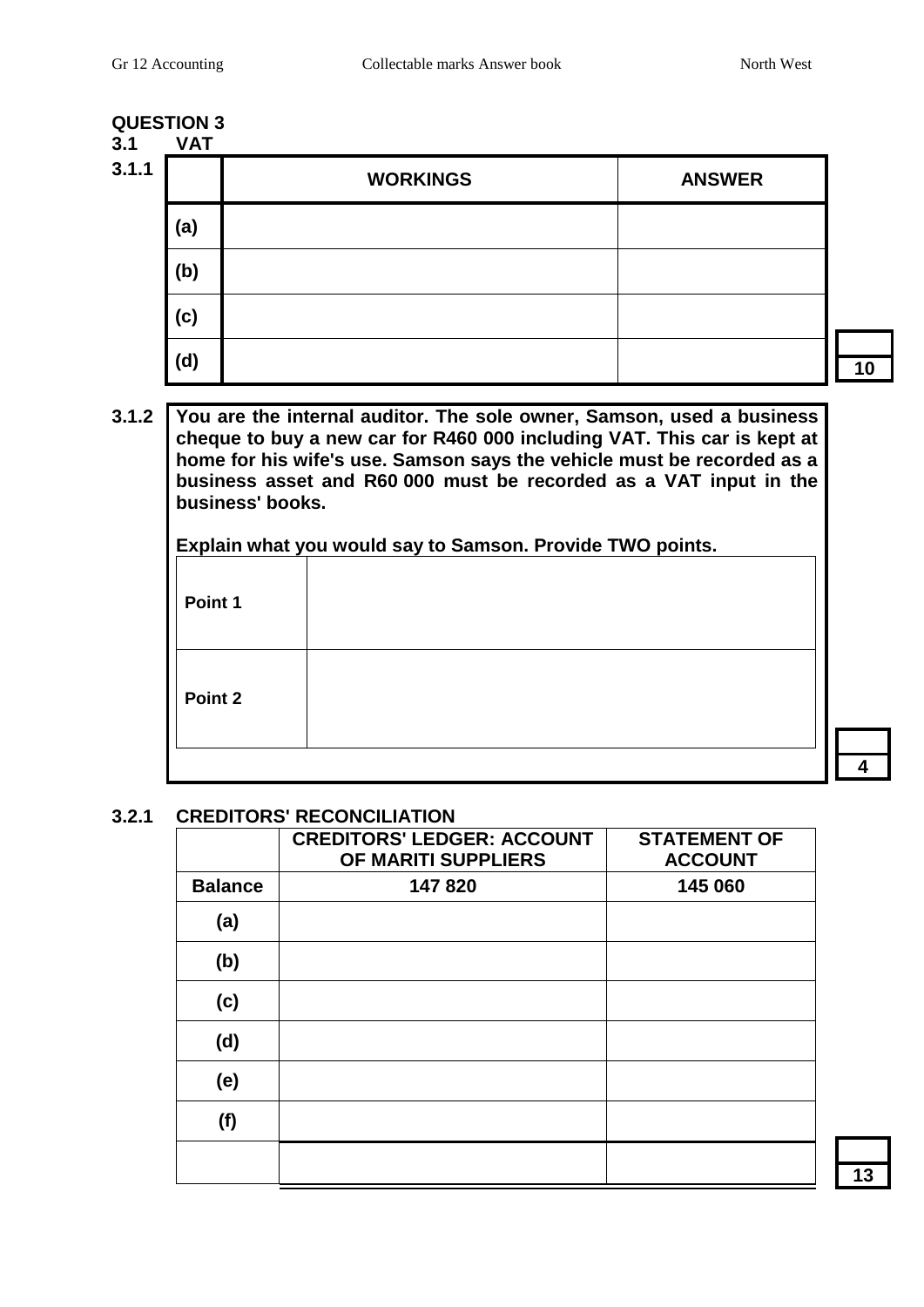#### **3.2.2 The internal auditor insists that direct payments (EFTs) must be used to pay suppliers.**

**Explain ONE reason to support his decision.**

**Explain ONE internal procedure to ensure control over this system.**

| ٠ |
|---|

**4**

**2**

**3.2.3 Besides dismissing Vernon, provide ONE suggestion for action to be taken against him.**

**Provide ONE suggestion to prevent this problem in future.**

| <b>TOTAL MARKS</b> |
|--------------------|
|                    |
| 35                 |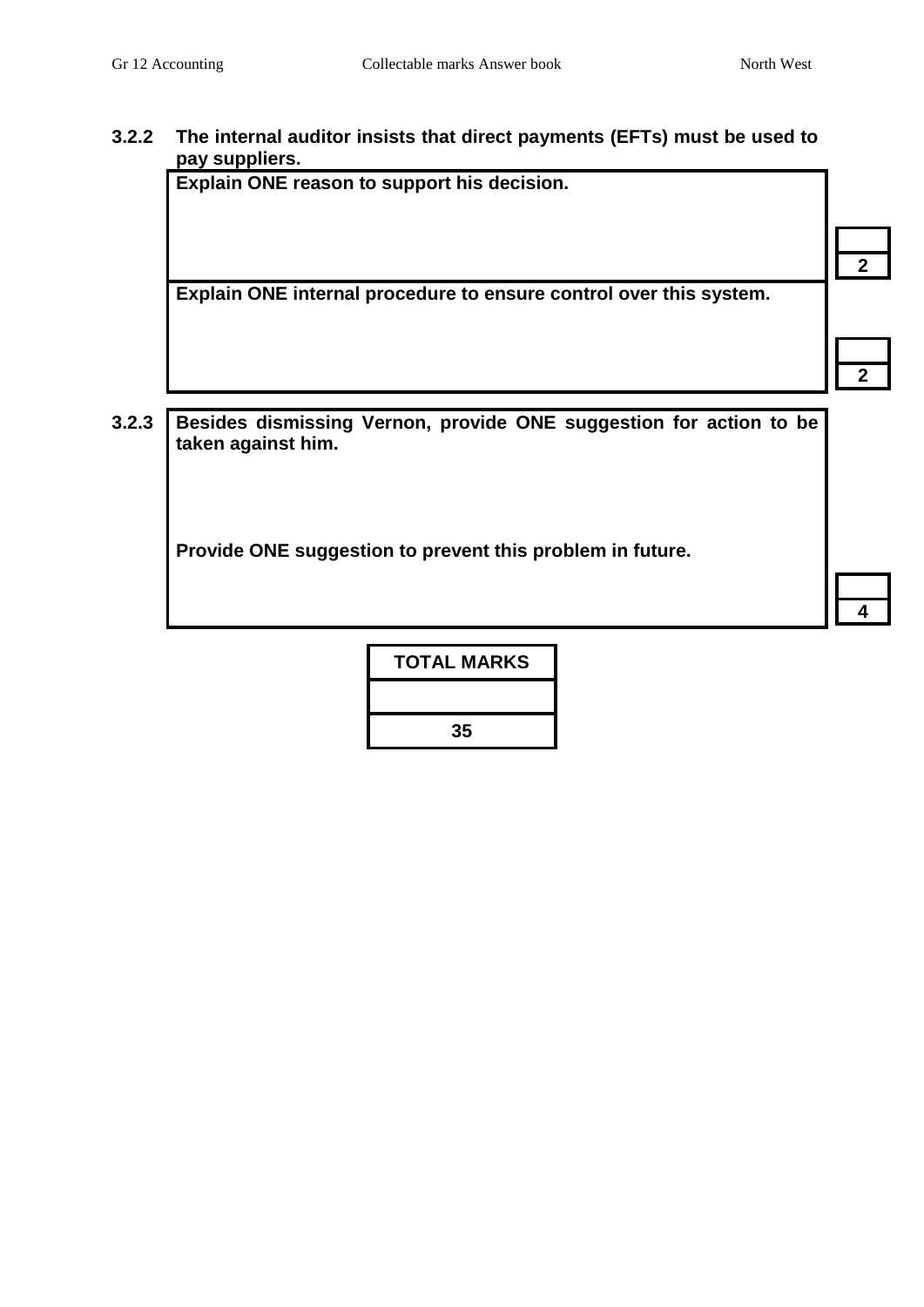## *BUDGETS*

#### **QUESTION 1**

**1.1.1 TWO items recorded incorrectly in the Cash Budget:**

**2**

**1.1.2 TWO items in the Cash Budget that would NOT appear in a Projected Income Statement:**

**2**

#### **1.2 DEBTORS' COLLECTION SCHEDULE**

| <b>MONTHS</b>    | <b>CREDIT SALES</b> | <b>SEPTEMBER</b> | <b>OCTOBER</b> |
|------------------|---------------------|------------------|----------------|
| July             | 120 000             | 8 4 0 0          |                |
| <b>August</b>    | 151 200             | 60 480           |                |
| <b>September</b> | 172800              | 86 400           |                |
| <b>October</b>   |                     |                  |                |
|                  |                     | 155 280          |                |

#### **1.3 AMOUNTS FOR THE CASH BUDGET**

|     | <b>WORKINGS</b>                          | <b>AMOUNT</b> |
|-----|------------------------------------------|---------------|
| (a) | <b>Cash sales for September</b>          |               |
| (b) | <b>Payments to creditors for October</b> |               |
| (c) | <b>Directors' fees for October</b>       |               |
| (d) | <b>Interest on loan for October</b>      |               |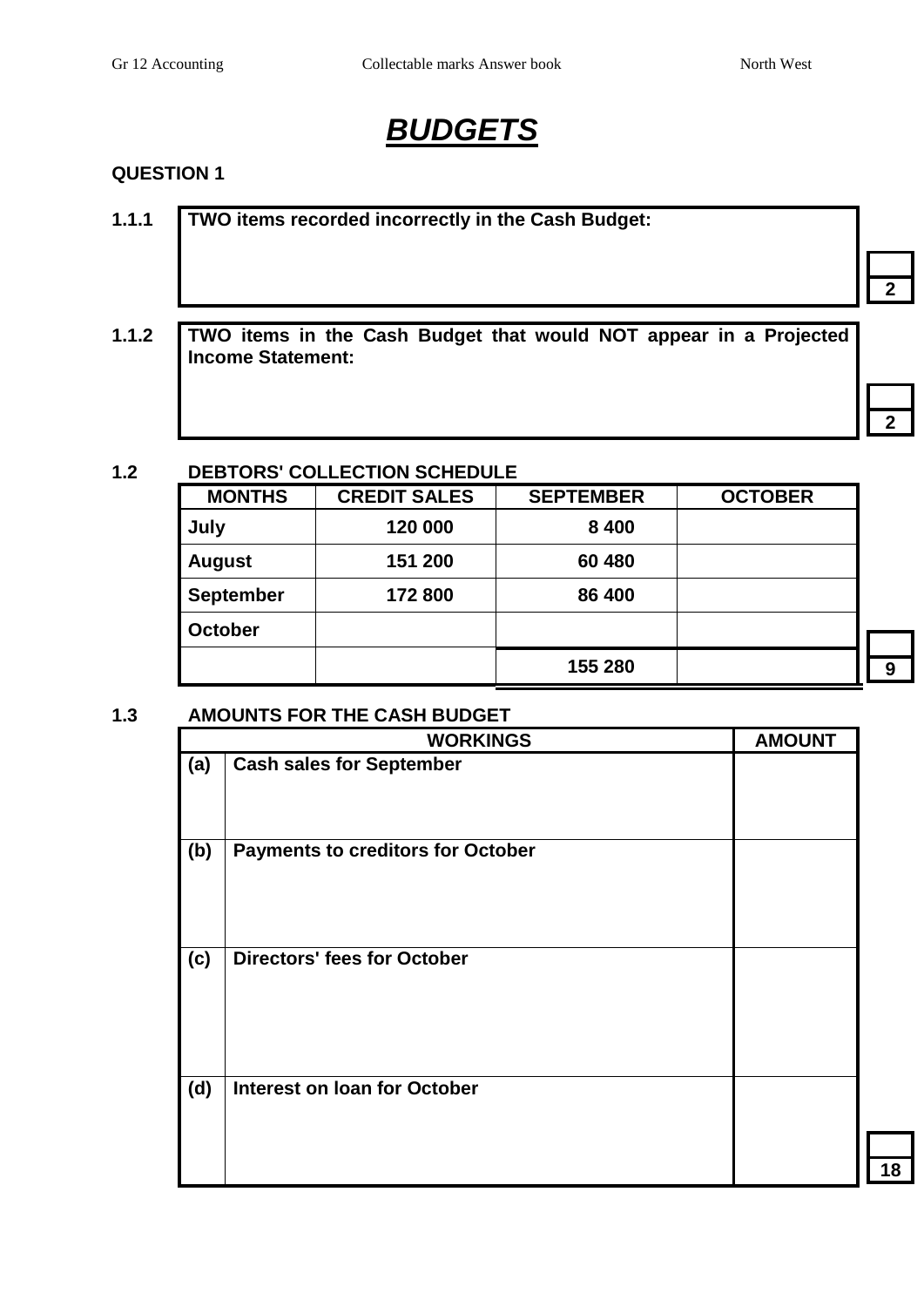**1.4.1 The directors changed the method of payment to the salespersons. Explain how this has benefitted the salespersons. Quote figures.**

**Explain how this has benefitted the business. Quote figures.**

**4**

**5**

**1.4.2 The directors are not concerned about the overspending on packing material. Explain why this is so. Quote figures or calculations.**

> **TOTAL MARKS 40**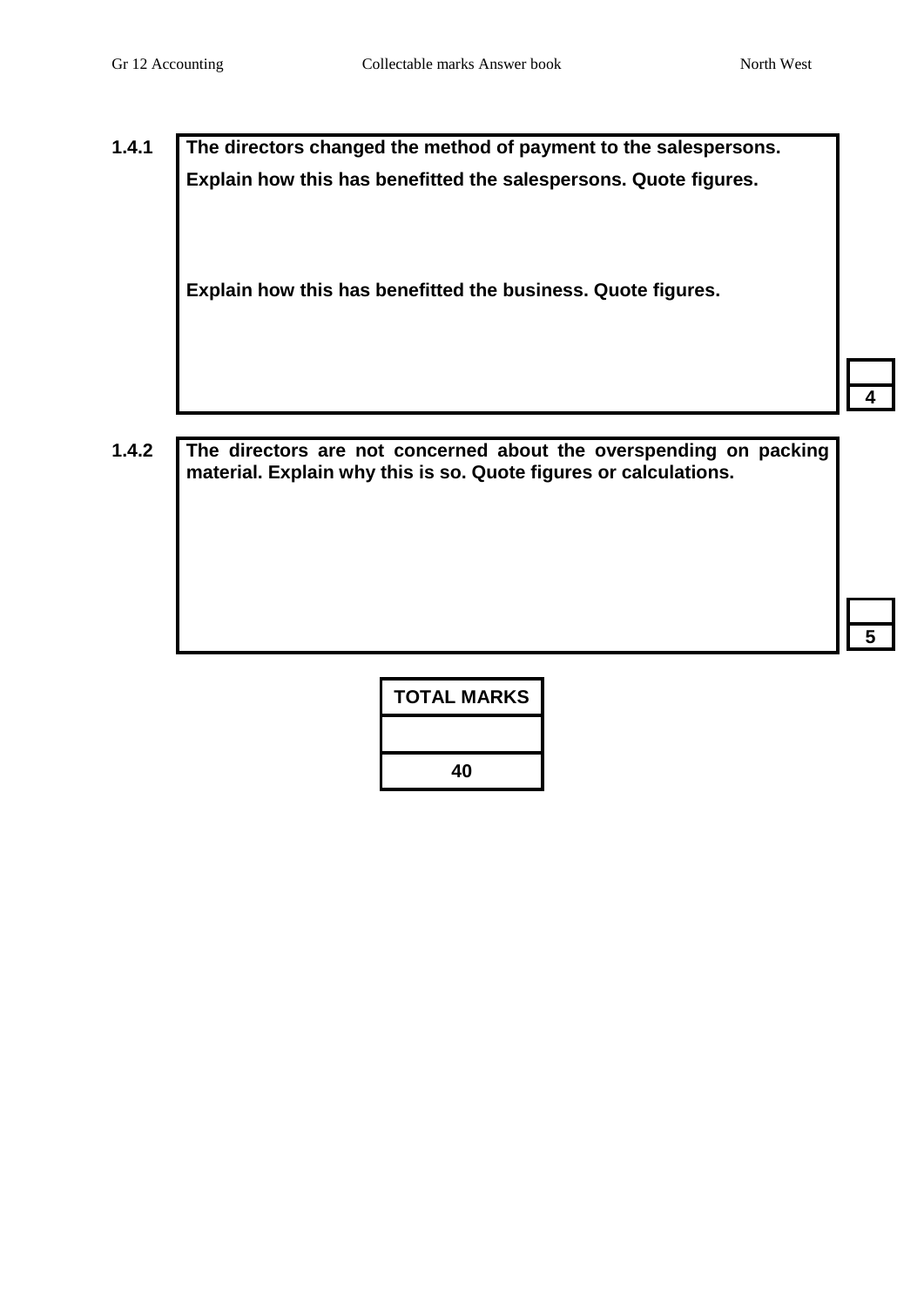**2.1 Explain the main purpose of a Cash Budget.**

**Explain the main purpose of a Projected Income Statement.**

**2**

**2.2.1 Larry expects debtors to settle accounts by the end of the month following the sales transaction month.** 

> **Use the November figures to calculate the % of debtors that are expected to comply with the credit terms.**

**Use the November figures to calculate the % of bad debts expected.**

**9**

**2.2.2 Larry does not believe that his debtors' control clerk, Shirley, deserves a bonus on 31 October 2017.**

**Provide evidence to support his opinion.** 

**Offer Larry advice to improve debtors' collections (TWO points).**

**Point 1:**

**Point 2:**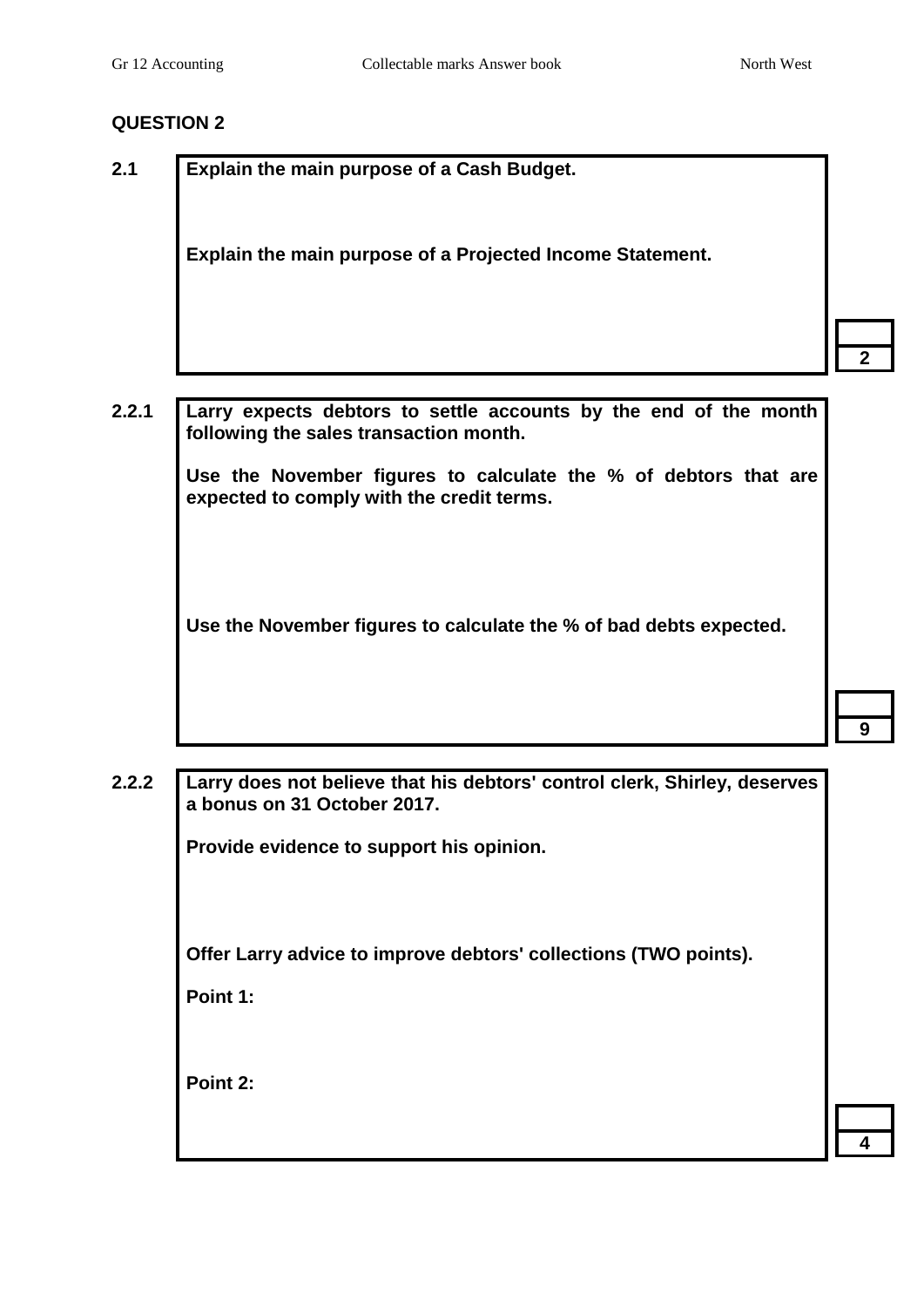#### **2.3.1 Calculate the fixed % of sales used by Larry to budget for delivery expenses.**

**Calculate the amount of the loan to be repaid on 31 December 2017.**

**6**

**2.3.2 Refer to variances in Information D. Explain why Larry would feel that all these variances are problems for his business.** 

|                             | <b>COMMENT ON VARIANCES</b> |
|-----------------------------|-----------------------------|
| <b>Sales</b>                |                             |
| <b>Advertising</b>          |                             |
| <b>Packing</b><br>materials |                             |
| <b>Delivery</b><br>expenses |                             |

| TOTAL MARKS |
|-------------|
|             |
| 30          |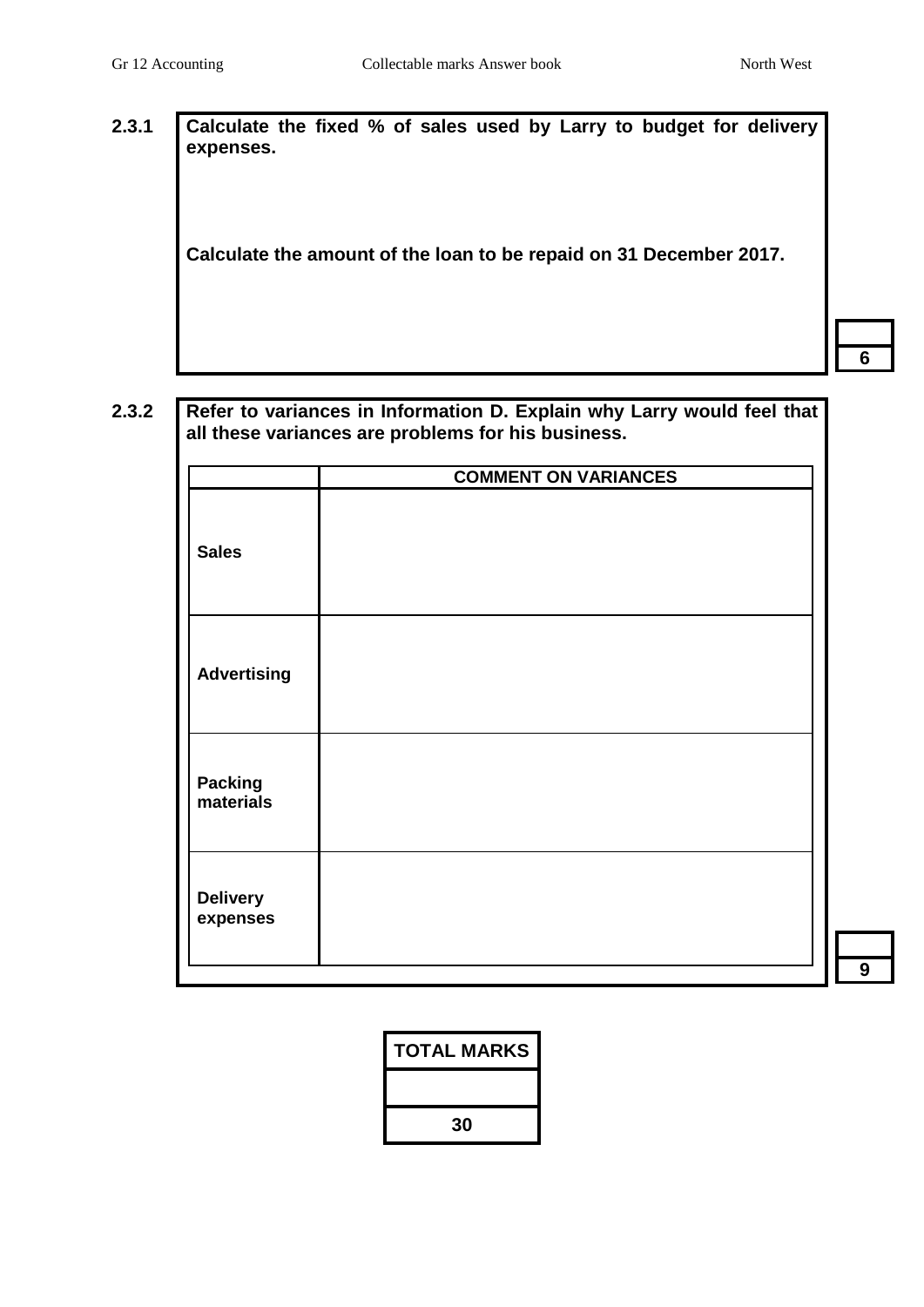#### **3.1 Debtors' Collection Schedule for October 2018**

| <b>MONTHS</b>    | <b>CREDIT SALES</b> | <b>SEP. 2018</b> | <b>OCT. 2018</b> |
|------------------|---------------------|------------------|------------------|
| July             | 369 600             | 81 312           |                  |
| <b>August</b>    | 384 400             | 211 420          |                  |
| <b>September</b> | 403 200             | 76 608           |                  |
| <b>October</b>   | 420 000             |                  |                  |
|                  |                     | 369 340          |                  |

#### **3.2 Calculate:**

| (i) Cash sales for September           |               |
|----------------------------------------|---------------|
| <b>Workings</b>                        | <b>Answer</b> |
|                                        |               |
|                                        |               |
|                                        |               |
| (ii) Rent income for October           |               |
| <b>Workings</b>                        | <b>Answer</b> |
|                                        |               |
|                                        |               |
|                                        |               |
| (iii) Payments to creditors in October |               |
| <b>Workings</b>                        | <b>Answer</b> |
|                                        |               |
|                                        |               |

#### **3.3 Calculate the % increase in salaries of sales assistants for October 2018.**

| Explain whether the sales assistants should be satisfied with this increase. |  |
|------------------------------------------------------------------------------|--|

**7**

**9**

**3**